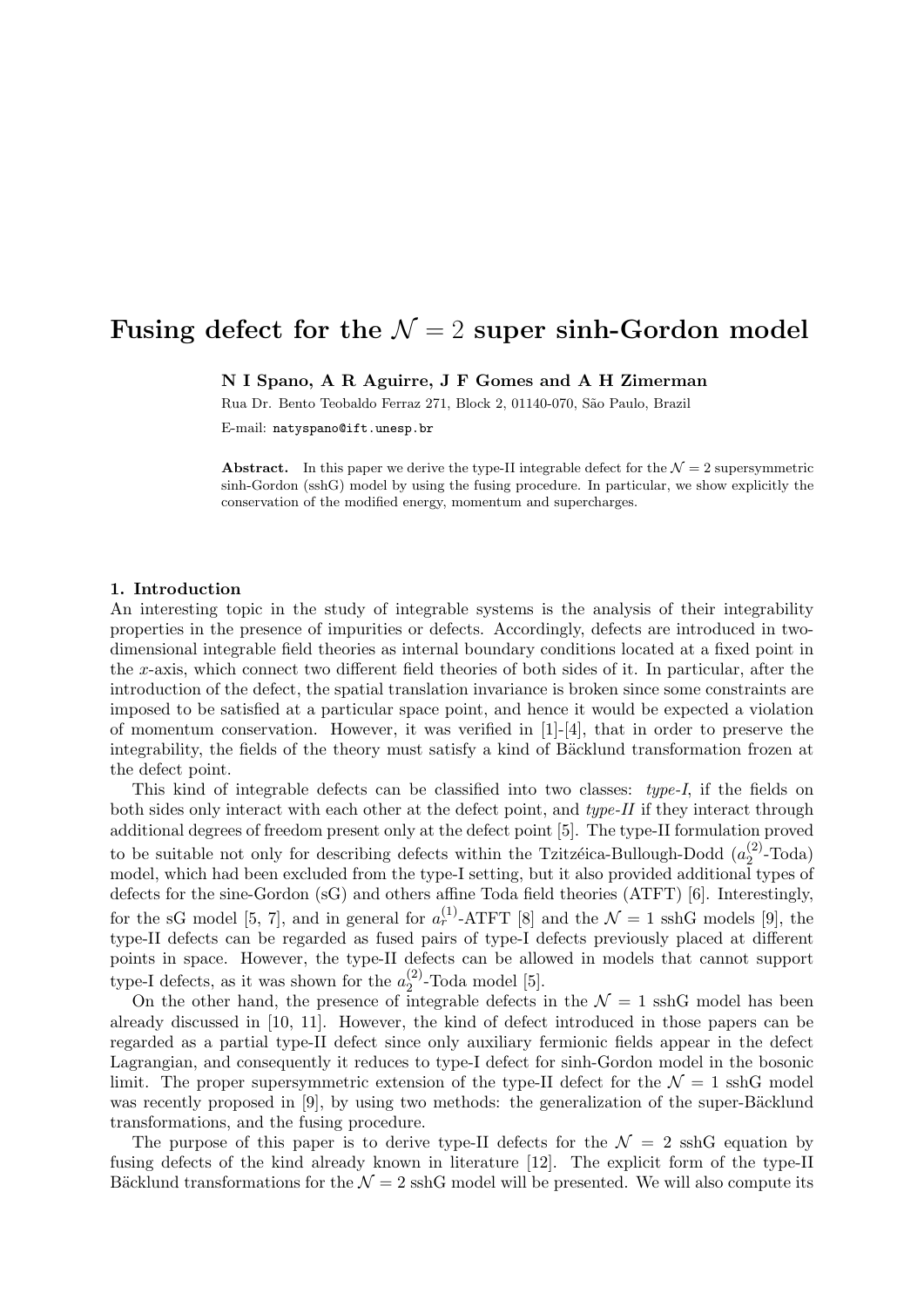modified conserved energy, momentum and supercharges. Finally, by introducing appropriate field transformations, the PT symmetry of the bulk and the defect theories will be discussed.

## 2.  $\mathcal{N}=2$  super sinh-Gordon model

The action for the bulk  $\mathcal{N} = 2$  sshG model is given by,

$$
S_{bulk} = \int_{-\infty}^{\infty} dt \int_{-\infty}^{\infty} dx \ \mathcal{L}_{bulk}, \tag{1}
$$

with the bulk Lagrangian density,

$$
\mathcal{L}_{bulk} = \frac{1}{2} (\partial_x \phi)^2 - \frac{1}{2} (\partial_t \phi)^2 - \frac{1}{2} (\partial_x \phi)^2 + \frac{1}{2} (\partial_t \phi)^2 - i \psi (\partial_x - \partial_t) \psi + i \bar{\psi} (\partial_x + \partial_t) \bar{\psi} \n+ i \chi (\partial_x - \partial_t) \chi - i \bar{\chi} (\partial_x + \partial_t) \bar{\chi} + m^2 \left[ \cosh(2\phi) - \cosh(2\phi) \right] \n+ 4im(\bar{\psi}\psi + \bar{\chi}\chi) \cosh\phi \cosh\phi - 4im(\bar{\psi}\chi + \bar{\chi}\psi) \sinh\phi \sinh\phi,
$$
\n(2)

where  $\phi$ ,  $\varphi$  are bosonic fields,  $\psi$ ,  $\bar{\psi}$ ,  $\chi$ ,  $\bar{\chi}$  are fermionic fields. Then, the bulk field equations are,

$$
(\partial_x^2 - \partial_t^2)\phi = 2m^2 \sinh(2\phi) + 4im(\bar{\psi}\psi + \bar{\chi}\chi) \sinh\phi \cosh\varphi \n-4im(\bar{\psi}\chi + \bar{\chi}\psi) \cosh\phi \sinh\varphi,
$$
\n
$$
(\partial_x^2 - \partial_t^2)\varphi = 2m^2 \sinh(2\varphi) - 4im(\bar{\psi}\psi + \bar{\chi}\chi) \cosh\phi \sinh\varphi \n+4im(\bar{\psi}\chi + \bar{\chi}\psi) \sinh\phi \cosh\varphi,
$$
\n
$$
(\partial_x - \partial_t)\psi = -2m[\bar{\psi}\cosh\phi \cosh\varphi - \bar{\chi}\sinh\phi \sinh\varphi],
$$
\n
$$
(\partial_x + \partial_t)\bar{\psi} = -2m[\psi\cosh\phi \cosh\varphi - \chi\sinh\phi \sinh\varphi],
$$
\n
$$
(\partial_x - \partial_t)\chi = 2m[\bar{\chi}\cosh\phi \cosh\varphi - \bar{\psi}\sinh\phi \sinh\varphi],
$$
\n
$$
(\partial_x + \partial_t)\bar{\chi} = 2m[\chi\cosh\phi \cosh\varphi - \psi \sinh\phi \sinh\varphi],
$$

The bulk action and the equation of motion have on-shell  $\mathcal{N} = 2$  supersymmetry (susy). The susy transformation is given by,

$$
\delta \phi = i(\epsilon_1 \psi + \bar{\epsilon}_1 \bar{\psi}) - i(\epsilon_2 \chi + \bar{\epsilon}_2 \bar{\chi}), \n\delta \varphi = i(\epsilon_2 \psi + \bar{\epsilon}_2 \bar{\psi}) - i(\epsilon_1 \chi + \bar{\epsilon}_1 \bar{\chi}), \n\delta \psi = (\epsilon_1 \partial_+ \phi + \bar{\epsilon}_1 m \sinh \phi \cosh \varphi) - (\epsilon_2 \partial_+ \varphi + \bar{\epsilon}_2 m \sinh \varphi \cosh \phi), \n\delta \chi = (\epsilon_2 \partial_+ \phi - \bar{\epsilon}_2 m \sinh \phi \cosh \varphi) - (\epsilon_1 \partial_+ \varphi - \bar{\epsilon}_1 m \sinh \varphi \cosh \phi), \n\delta \bar{\psi} = (\bar{\epsilon}_2 \partial_- \varphi + \epsilon_2 m \sinh \varphi \cosh \phi) - (\bar{\epsilon}_1 \partial_- \phi + \epsilon_1 m \sinh \phi \cosh \varphi), \n\delta \bar{\chi} = (\bar{\epsilon}_1 \partial_- \varphi - \epsilon_1 m \sinh \varphi \cosh \phi) - (\bar{\epsilon}_2 \partial_- \phi - \epsilon_2 m \sinh \phi \cosh \varphi),
$$
\n(4)

where  $\epsilon_k$  and  $\bar{\epsilon}_k$ , with  $k = 1, 2$ , are fermionic parameters, and the light-cone notation  $x_{\pm} = x \pm t$ , and  $\partial_{\pm} = \frac{1}{2}$  $\frac{1}{2}(\partial_x \pm \partial_t)$  has been used. It can be easily verified that the equations of motions are invariant under these transformations. For simplicity, we will focus on the  $\epsilon_1$ -projection of the susy transformation (4), which will be denoted  $\delta_1$ , and then we will compute the associated supercharge  $Q_{\epsilon_1} \equiv Q_1$ .

Under a not-rigid susy transformation, i.e with parameters  $\epsilon(x, t)$  and  $\bar{\epsilon}(x, t)$ ,  $\mathcal{L}_{bulk}$  changes by a total derivative

$$
\delta_1 \mathcal{L}_{bulk} = \partial_x \Big[ i\epsilon_1 \Big( \psi \left( \partial_- \phi + 2 \partial_+ \phi \right) + \chi \left( \partial_- \varphi + 2 \partial_+ \varphi \right) + m \bar{\psi} \sinh \phi \cosh \varphi - m \bar{\chi} \sinh \varphi \cosh \phi \Big) \Big] + \partial_t \Big[ i\epsilon_1 \Big( \psi \left( \partial_- \phi - 2 \partial_+ \phi \right) + \chi \left( \partial_- \varphi + 2 \partial_+ \varphi \right) + m \bar{\psi} \sinh \phi \cosh \varphi - m \bar{\chi} \sinh \varphi \cosh \phi \Big) \Big] + \epsilon_1 \Big[ \partial_t \Big( 2i\psi \partial_+ \phi + 2i\chi \partial_+ \varphi - 2im \bar{\psi} \sinh \phi \cosh \varphi + 2im \bar{\chi} \sinh \varphi \cosh \phi \Big) - \partial_x \Big( 2i\psi \partial_+ \phi + 2i\chi \partial_+ \varphi + 2im \bar{\psi} \sinh \phi \cosh \varphi - 2im \bar{\chi} \sinh \varphi \cosh \phi \Big) \Big], \tag{5}
$$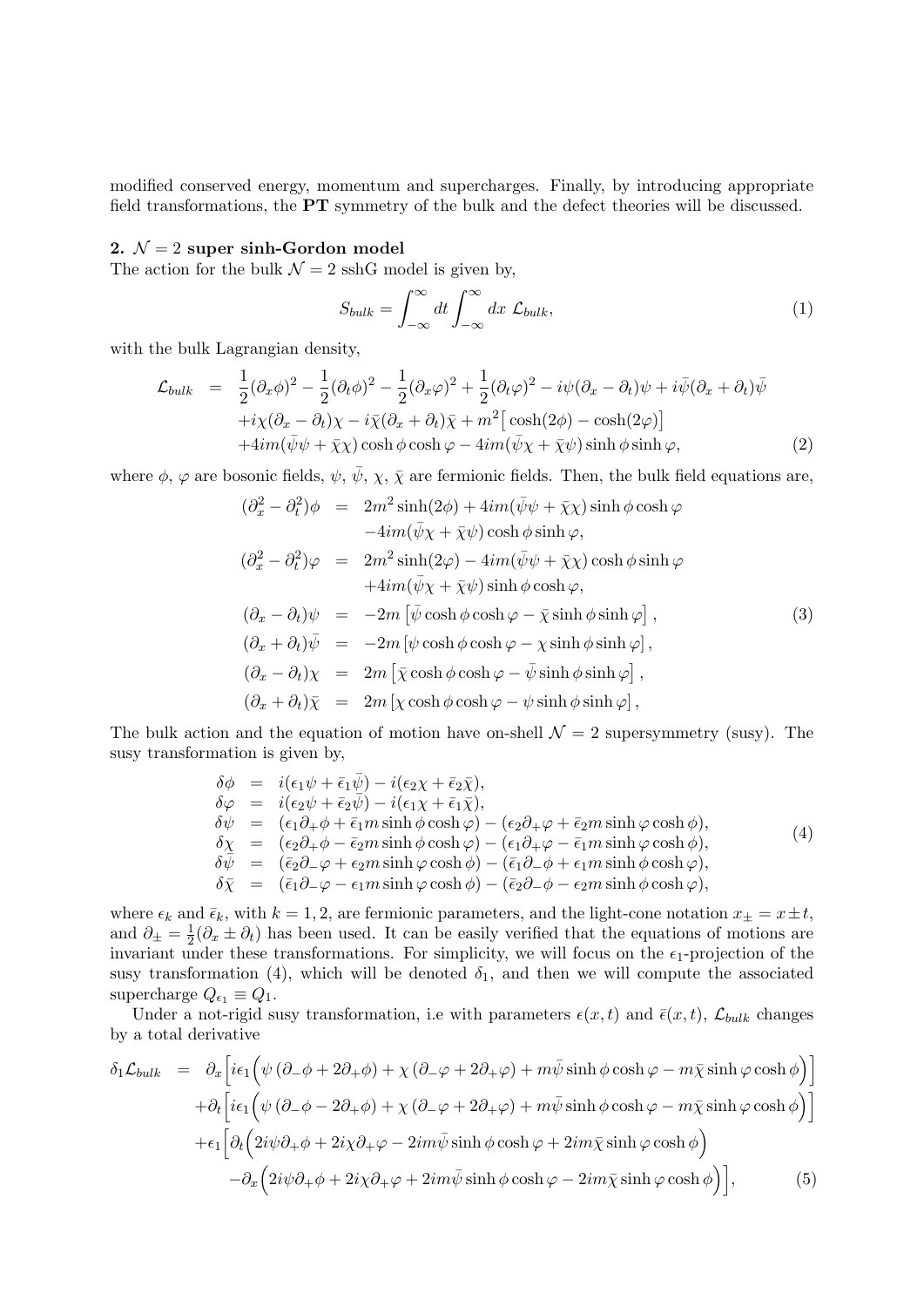if the conservation law inside the last square-bracket in (5) is hold. Then, the associated bulk supercharges  $Q_1$  is given by an integral of the fermionic density, namely

$$
Q_1 = \int_{-\infty}^{\infty} dx \Big[ i \psi (\partial_x + \partial_t) \phi + i \chi (\partial_x + \partial_t) \varphi - 2im \bar{\psi} \sinh \phi \cosh \varphi + 2im \bar{\chi} \sinh \varphi \cosh \phi \Big].
$$
 (6)

The derivation of the remaining supercharges follows the same line of reasoning. Their explicit form is given by the following expressions,

$$
\overline{Q}_1 = \int_{-\infty}^{\infty} dx \Big[ i \bar{\psi} (\partial_x - \partial_t) \phi + i \bar{\chi} (\partial_x - \partial_t) \varphi - 2im\psi \sinh \phi \cosh \varphi + 2im\chi \sinh \varphi \cosh \phi \Big], \tag{7}
$$

$$
Q_2 = \int_{-\infty}^{\infty} dx \Big[ i\chi(\partial_x + \partial_t)\phi + i\psi(\partial_x + \partial_t)\varphi + 2im\bar{\chi}\sinh\phi\cosh\varphi - 2im\bar{\psi}\sinh\varphi\cosh\phi \Big], \tag{8}
$$

$$
\overline{Q}_2 = \int_{-\infty}^{\infty} dx \Big[ i \bar{\psi} (\partial_x - \partial_t) \varphi + i \bar{\chi} (\partial_x - \partial_t) \phi + 2im\chi \sinh \phi \cosh \varphi - 2im\psi \sinh \varphi \cosh \phi \Big]. \tag{9}
$$

In next section we introduce the Lagrangian description of type-I defects in  $\mathcal{N}=2$  sshG model.

## 3. Type-I defect for  $\mathcal{N}=2$  sshG model

We consider a defect placed in  $x = 0$  connecting two field theories  $\Phi_1$  in the region  $x < 0$  and  $\Phi_2$  in the region  $x > 0$ , First of all, let us consider a Lagrangian density for the region  $x < 0$ 

$$
-\infty \qquad \qquad \Phi_1(x,t) \qquad x=0 \qquad \Phi_2(x,t) \qquad +\infty
$$

## Figure 1. Defect Representation.

describing the set of fields  $\Phi_1(\phi_1,\psi_1,\bar{\psi}_1,\varphi_1,\chi_1,\bar{\chi}_1)$  and correspondingly  $\Phi_2(\phi_2,\psi_2,\bar{\psi}_2,\varphi_2,\chi_2,\bar{\chi}_2)$ in the region  $x > 0$ , and a defect located at  $x = 0$ , in the following way

$$
\mathcal{L} = \theta(-x)\mathcal{L}_1 + \theta(x)\mathcal{L}_2 + \delta(x)\mathcal{L}_D,\tag{10}
$$

where  $\mathcal{L}_1$  and  $\mathcal{L}_2$  are the bulk Lagrangian densities corresponding to  $x < 0$  and  $x > 0$  regions, respectively, and the defect Lagrangian density  $\mathcal{L}_D$  is given by

$$
\mathcal{L}_D = \frac{1}{2} (\phi_2 \partial_t \phi_1 - \phi_1 \partial_t \phi_2) - \frac{1}{2} (\varphi_2 \partial_t \varphi_1 - \varphi_1 \partial_t \varphi_2) + B_0(\phi_1, \phi_2, \varphi_1, \varphi_2) \n- i (\bar{\psi}_1 \bar{\psi}_2 + \psi_1 \psi_2) + i (\bar{\chi}_1 \bar{\chi}_2 + \chi_1 \chi_2) + \frac{i}{2} (f \partial_t g + g \partial_t f) \n+ B_1(\phi_1, \phi_2, \varphi_1, \varphi_2, \psi_1, \psi_2, \bar{\psi}_1, \bar{\psi}_2, \chi_1, \chi_2, \bar{\chi}_1, \bar{\chi}_2, f, g)
$$
\n(11)

where f, g are fermionic auxiliary fields. For  $x = 0$ , we obtain the following defect conditions,

$$
\begin{array}{rcl}\n\partial_x \phi_1 - \partial_t \phi_2 & = & -\partial_{\phi_1} (B_0 + B_1), \\
\partial_x \phi_2 - \partial_t \phi_1 & = & \partial_{\phi_2} (B_0 + B_1), \\
i(\psi_1 - \psi_2) & = & -\partial_{\psi_1} B_1 = -\partial_{\psi_2} B_1, \\
i(\bar{\psi}_1 + \bar{\psi}_2) & = & \partial_{\bar{\psi}_1} B_1 = -\partial_{\bar{\psi}_2} B_1, \\
i\partial_t f & = & -\partial_g B_1, \\
i\partial_t f & = & -\partial_g B_1, \\
i\partial_t g & = & -\partial_f B_1,\n\end{array}\n\qquad\n\begin{array}{rcl}\n\partial_x \varphi_1 - \partial_t \varphi_2 & = & \partial_{\varphi_1} (B_0 + B_1), \\
\partial_x \varphi_2 - \partial_t \varphi_1 & = & -\partial_{\varphi_2} (B_0 + B_1), \\
i(\chi_1 - \chi_2) & = & \partial_{\chi_1} B_1 = \partial_{\chi_2} B_1, \\
i(\bar{\chi}_1 + \bar{\chi}_2) & = & -\partial_{\bar{\chi}_1} B_1 = \partial_{\bar{\chi}_2} B_1,\n\end{array}\n\qquad (12)
$$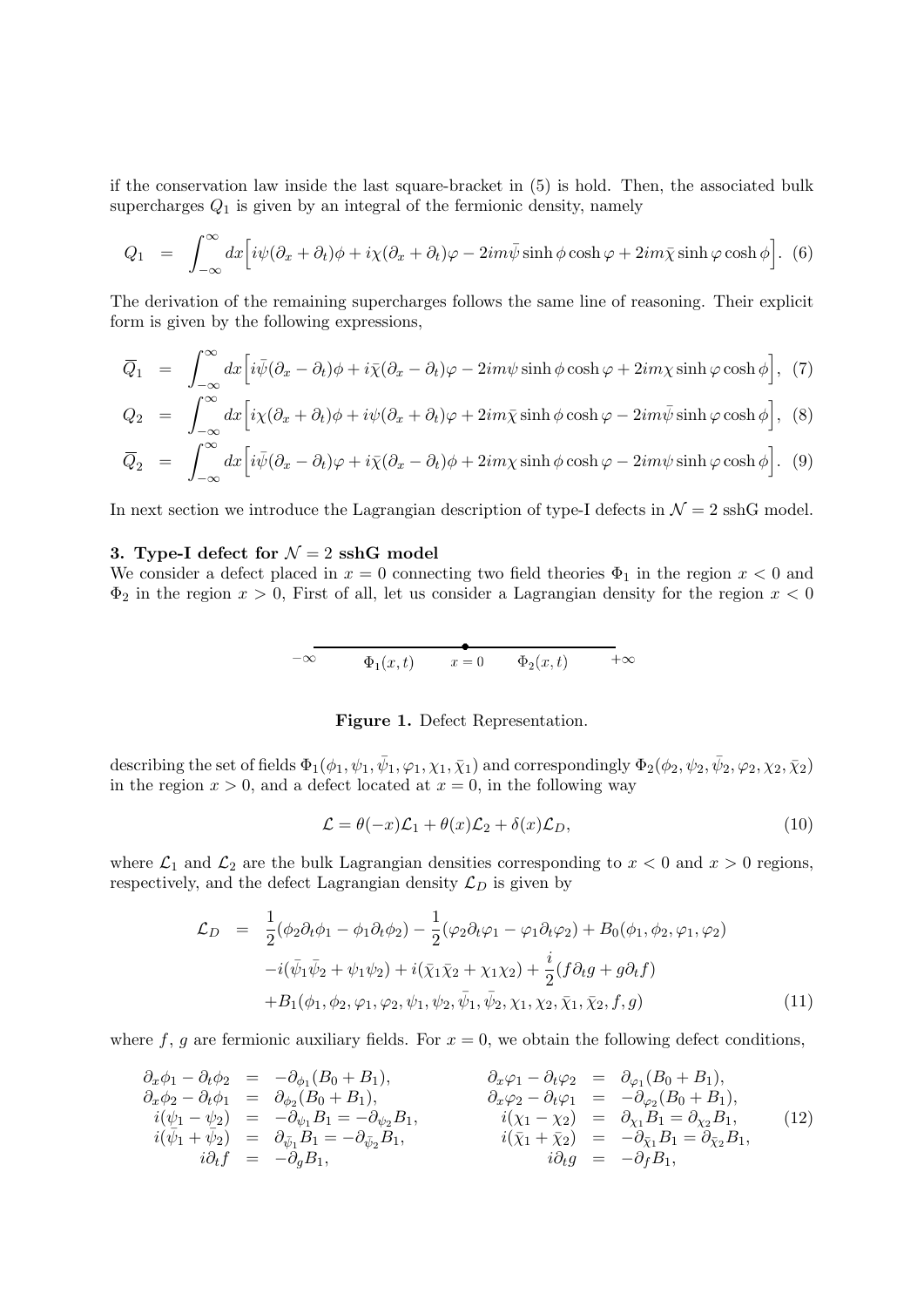where the defect potentials  $B_0$  and  $B_1$  are given given by [12],

$$
B_0 = m\sigma \left[ \cosh \phi_+ - \cosh \varphi_+ \right] + \frac{m}{\sigma} \left[ \cosh \phi_- - \cosh \varphi_- \right],\tag{13}
$$

$$
B_1 = i\sqrt{\frac{m\sigma}{2}} \left[ \cosh\left(\frac{\phi_+ + \varphi_+}{2}\right) f(\psi_+ - \chi_+) + \cosh\left(\frac{\phi_+ - \varphi_+}{2}\right) g(\psi_+ + \chi_+) \right]
$$

$$
-i\sqrt{\frac{m}{2\sigma}} \left[ \cosh\left(\frac{\phi_- - \varphi_-}{2}\right) f(\bar{\psi}_- + \bar{\chi}_-) + \cosh\left(\frac{\phi_- + \varphi_-}{2}\right) g(\bar{\psi}_- - \bar{\chi}_-) \right], \quad (14)
$$

where we have denoted  $\phi_{\pm} = \phi_1 \pm \phi_2$ ,  $\psi_{\pm} = \psi_1 \pm \psi_2$ ,  $\chi_{\pm} = \chi_1 \pm \chi_2$  for the others fields the notation is similar, and  $\sigma$  is a free parameter associated with the defect.

In next section, we will perform the fusing of two type-I defects placed at different points in order to construct a type-II defect for the  $\mathcal{N}=2$  sshG model.

### 4. Fusing Defects

Let us introduce two type-I defects in the  $\mathcal{N}=2$  sshG model, one located at  $x=0$ , and a second one located at  $x = x_0$  where  $\Phi_1(\phi_1, \psi_1, \bar{\psi}_1, \varphi_1, \chi_1, \bar{\chi}_1)$  is a set of fields in the region

$$
-\infty
$$
  $\Phi_1(x,t)$   $x = 0$   $\Phi_0(x,t)$   $x = x_0$   $\Phi_2(x,t)$   $+\infty$ 

#### Figure 2. Fusing defects.

 $x < 0$ ,  $\Phi_0(\phi_0, \psi_0, \bar{\psi}_0, \varphi_0, \chi_0, \bar{\chi}_0)$  is the correspondingly set of fields for the region  $0 < x < x_0$  and  $\Phi_2(\phi_2, \psi_2, \overline{\psi}_2, \varphi_2, \chi_2, \overline{\chi}_2)$  in the  $x > 0$ .

Then, the Lagrangian density describing this system can be written as,

$$
\mathcal{L} = \theta(-x)\mathcal{L}_1 + \delta(x)\mathcal{L}_{D_1} + \theta(x)\theta(x_0 - x)\mathcal{L}_0 - \delta(x - x_0)\mathcal{L}_{D_2} + \theta(x - x_0)\mathcal{L}_2, \qquad (15)
$$

where the two type-I defect Lagrangian densities  $\mathcal{L}_{D_k}$  at  $x = 0$   $(k = 1)$ , and  $x = x_0$   $(k = 2)$ , are given by

$$
\mathcal{L}_{D_k} = \frac{1}{2} [\phi_0 \partial_t \phi_k - \phi_k \partial_t \phi_0] - \frac{1}{2} [\varphi_0 \partial_t \varphi_k - \varphi_k \partial_t \varphi_0] + i(\bar{\chi}_k \bar{\chi}_0 + \chi_k \chi_0) \n- i(\bar{\psi}_k \bar{\psi}_0 + \psi_k \psi_0) - (-1)^k \left( \frac{i}{2} f_k \partial_t g_k + \frac{i}{2} g_k \partial_t f_k + B_1^{(k)} + B_0^{(k)} \right),
$$
\n(16)

with the defect potentials

$$
B_0^{(k)} = m\sigma_k \left[\cosh(\phi_0 + \phi_k) - \cosh(\varphi_0 + \varphi_k)\right] + \frac{m}{\sigma_k} \left[\cosh(\phi_0 - \phi_k) - \cosh(\varphi_0 - \varphi_k)\right], \quad (17)
$$
  
\n
$$
B_1^{(k)} = i\sqrt{\frac{m\sigma_k}{2}} \cosh\left(\frac{\phi_k + \phi_0 + \varphi_0 + \varphi_k}{2}\right) f_k(\psi_0 + \psi_k - \chi_0 - \chi_k)
$$
  
\n
$$
+ i\sqrt{\frac{m\sigma_k}{2}} \cosh\left(\frac{\phi_k + \phi_0 - \varphi_k - \varphi_0}{2}\right) g_k(\psi_k + \psi_0 + \chi_0 + \chi_k)
$$
  
\n
$$
-i(-1)^k \sqrt{\frac{m}{2\sigma_k}} \cosh\left(\frac{\phi_0 - \phi_k + \varphi_k - \varphi_0}{2}\right) f_k(\bar{\psi}_0 - \bar{\psi}_k + \bar{\chi}_0 - \bar{\chi}_k)
$$
  
\n
$$
-i(-1)^k \sqrt{\frac{m}{2\sigma_k}} \cosh\left(\frac{\phi_0 - \phi_k + \varphi_0 - \varphi_k}{2}\right) g_k(\bar{\psi}_0 - \bar{\psi}_k - \bar{\chi}_0 + \bar{\chi}_k), \quad (18)
$$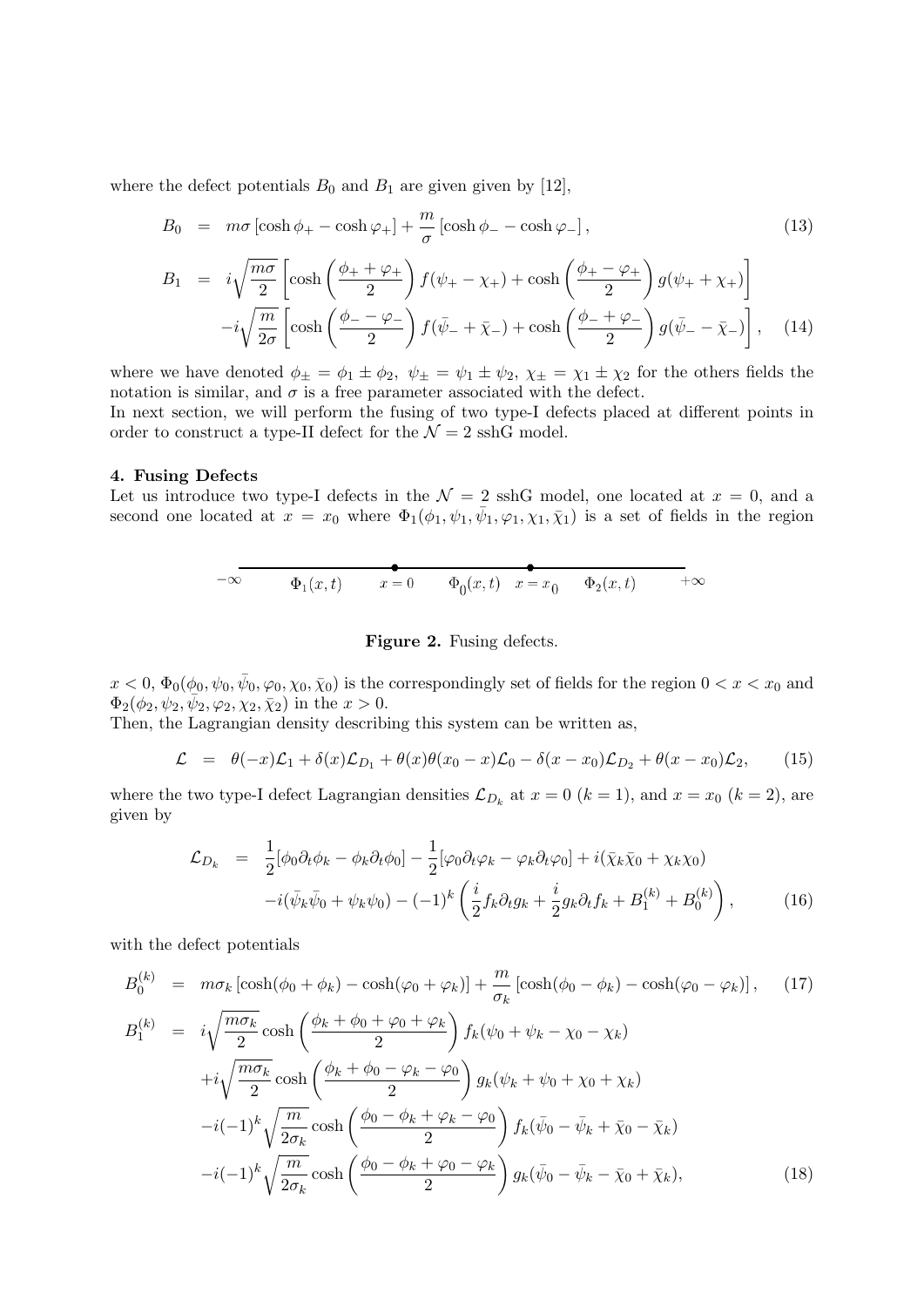where  $\sigma_k$ , with  $k = 1, 2$  are two free parameters associated two each defect. Thus for each defect we can write the following equations of motion for  $x=0$ :

$$
\partial_x \phi_1 - \partial_t \phi_0 = -\partial_{\phi_1} (B_0^{(1)} + B_1^{(1)}),
$$
\n
$$
\partial_x \phi_0 - \partial_t \phi_1 = \partial_{\phi_0} (B_0^{(1)} + B_1^{(1)}),
$$
\n
$$
i(\psi_1 - \psi_0) = -\partial_{\psi_1} B_1^{(1)} = -\partial_{\psi_0} B_1^{(1)},
$$
\n
$$
i(\bar{\psi}_1 + \bar{\psi}_0) = \partial_{\bar{\psi}_1} B_1^{(1)} = -\partial_{\bar{\psi}_0} B_1^{(1)},
$$
\n
$$
i(\bar{\psi}_1 + \bar{\psi}_0) = \partial_{\bar{\psi}_1} B_1^{(1)} = -\partial_{\bar{\psi}_0} B_1^{(1)},
$$
\n
$$
i(\bar{\chi}_1 + \bar{\chi}_0) = -\partial_{\bar{\chi}_1} B_1^{(1)} = \partial_{\bar{\chi}_0} B_1^{(1)},
$$
\n
$$
i(\bar{\chi}_1 + \bar{\chi}_0) = -\partial_{\bar{\chi}_1} B_1^{(1)} = \partial_{\bar{\chi}_0} B_1^{(1)},
$$
\n
$$
i\partial_t f_1 = -\partial_{g_1} B_1^{(1)},
$$
\n
$$
i\partial_t f_1 = -\partial_{g_1} B_1^{(1)},
$$
\n(19)

and for  $x = x_0$ :

$$
\partial_x \phi_0 - \partial_t \phi_2 = -\partial_{\phi_0} (B_0^{(2)} + B_1^{(2)}), \n\partial_x \phi_2 - \partial_t \phi_0 = \partial_{\phi_2} (B_0^{(2)} + B_1^{(2)}), \n\dot{i}(\psi_0 - \psi_2) = -\partial_{\psi_0} B_1^{(2)} = -\partial_{\psi_2} B_1^{(2)}, \n\dot{i}(\bar{\psi}_2 + \bar{\psi}_0) = \partial_{\bar{\psi}_0} B_1^{(2)} = -\partial_{\bar{\psi}_2} B_1^{(2)}, \n\dot{i}(\bar{\psi}_1) = \partial_{\bar{\psi}_0} B_1^{(2)} = -\partial_{\bar{\psi}_2} B_1^{(2)}, \n\dot{i}(\bar{\chi}_2 + \bar{\chi}_0) = -\partial_{\bar{\chi}_0} B_1^{(2)} = \partial_{\bar{\chi}_2} B_1^{(2)}, \n\dot{i}(\bar{\chi}_2 + \bar{\chi}_0) = -\partial_{\bar{\chi}_0} B_1^{(2)} = \partial_{\bar{\chi}_2} B_1^{(2)}, \n\dot{i}(\bar{\chi}_2 + \bar{\chi}_0) = -\partial_{\bar{\chi}_0} B_1^{(2)} = \partial_{\bar{\chi}_2} B_1^{(2)}, \n\dot{i}(\bar{\chi}_2) = -\partial_{\bar{\chi}_2} B_1^{(2)},
$$
\n(20)

Now taking the limit  $x_0 \to 0$  in the Lagrangian density (15), the bulk Langrangian term  $\mathcal{L}_0$ vanishes, and then the resulting Lagrangian density for fused defect becomes of the form of eq. (10) with  $\mathcal{L}_D = \mathcal{L}_{D1} - \mathcal{L}_{D2}$ , namely,

$$
\mathcal{L}_D = \frac{1}{2}(\phi_0 \partial_t \phi_- - \phi_- \partial_t \phi_0) - i(\bar{\psi}_- \bar{\psi}_0 + \psi_- \psi_0) + \frac{i}{2}(f_1 \partial_t g_1 + f_2 \partial_t g_2 + g_1 \partial_t f_1 + g_2 \partial_t f_2) \n- \frac{1}{2}(\varphi_0 \partial_t \varphi_- - \varphi_- \partial_t \varphi_0) + i(\bar{\chi}_- \bar{\chi}_0 + \chi_- \chi_0) + B_0^{(1)} + B_0^{(2)} + B_1^{(1)} + B_1^{(2)}.
$$
\n(21)

We note that the fields of the bulk Langrangian term  $\mathcal{L}_0$  only contribute to the total defect Lagrangian at  $x = 0$ , and become auxiliary fields.

The fused bosonic potential for  $\mathcal{N}=2$  sshG model  $B_0=B_0^{(1)}+B_0^{(2)}=B_0^++B_0^-,$  is a combination of two  $\mathcal{N} = 1$  potentials previously obtained in [9], and it can be written explicitly as follows,

$$
B_0^+ = \frac{m}{2} \left[ e^{\left(\frac{\phi_+}{2} + \phi_0\right)} \left( \sigma_1 e^{\frac{\phi_-}{2}} + \sigma_2 e^{-\frac{\phi_-}{2}} \right) + e^{-\left(\frac{\phi_+}{2} + \phi_0\right)} \left( \sigma_1 e^{-\frac{\phi_-}{2}} + \sigma_2 e^{\frac{\phi_-}{2}} \right) \right] - e^{\left(\frac{\phi_+}{2} + \phi_0\right)} \left( \sigma_1 e^{-\frac{\phi_-}{2}} + \sigma_2 e^{-\frac{\phi_-}{2}} \right) - e^{-\left(\frac{\phi_+}{2} + \phi_0\right)} \left( \sigma_1 e^{-\frac{\phi_-}{2}} + \sigma_2 e^{\frac{\phi_-}{2}} \right) \right],
$$
(22)  

$$
m \left[ \left(\frac{\phi_+}{2} - \phi_0\right) \left( 1 + \phi_- - 1 + \phi_-\right) - \left(\frac{\phi_+}{2} - \phi_0\right) \left( 1 + \phi_- - 1 + \phi_-\right) \right]
$$

$$
B_0^- = \frac{m}{2} \left[ e^{\left(\frac{\phi_+}{2} - \phi_0\right)} \left( \frac{1}{\sigma_1} e^{\frac{\phi_-}{2}} + \frac{1}{\sigma_2} e^{-\frac{\phi_-}{2}} \right) + e^{-\left(\frac{\phi_+}{2} - \phi_0\right)} \left( \frac{1}{\sigma_1} e^{-\frac{\phi_-}{2}} + \frac{1}{\sigma_2} e^{\frac{\phi_-}{2}} \right) - e^{\left(\frac{\phi_+}{2} - \phi_0\right)} \left( \frac{1}{\sigma_1} e^{-\frac{\phi_-}{2}} + \frac{1}{\sigma_2} e^{-\frac{\phi_-}{2}} \right) - e^{-\left(\frac{\phi_+}{2} - \phi_0\right)} \left( \frac{1}{\sigma_1} e^{-\frac{\phi_-}{2}} + \frac{1}{\sigma_2} e^{\frac{\phi_-}{2}} \right) \right].
$$
 (23)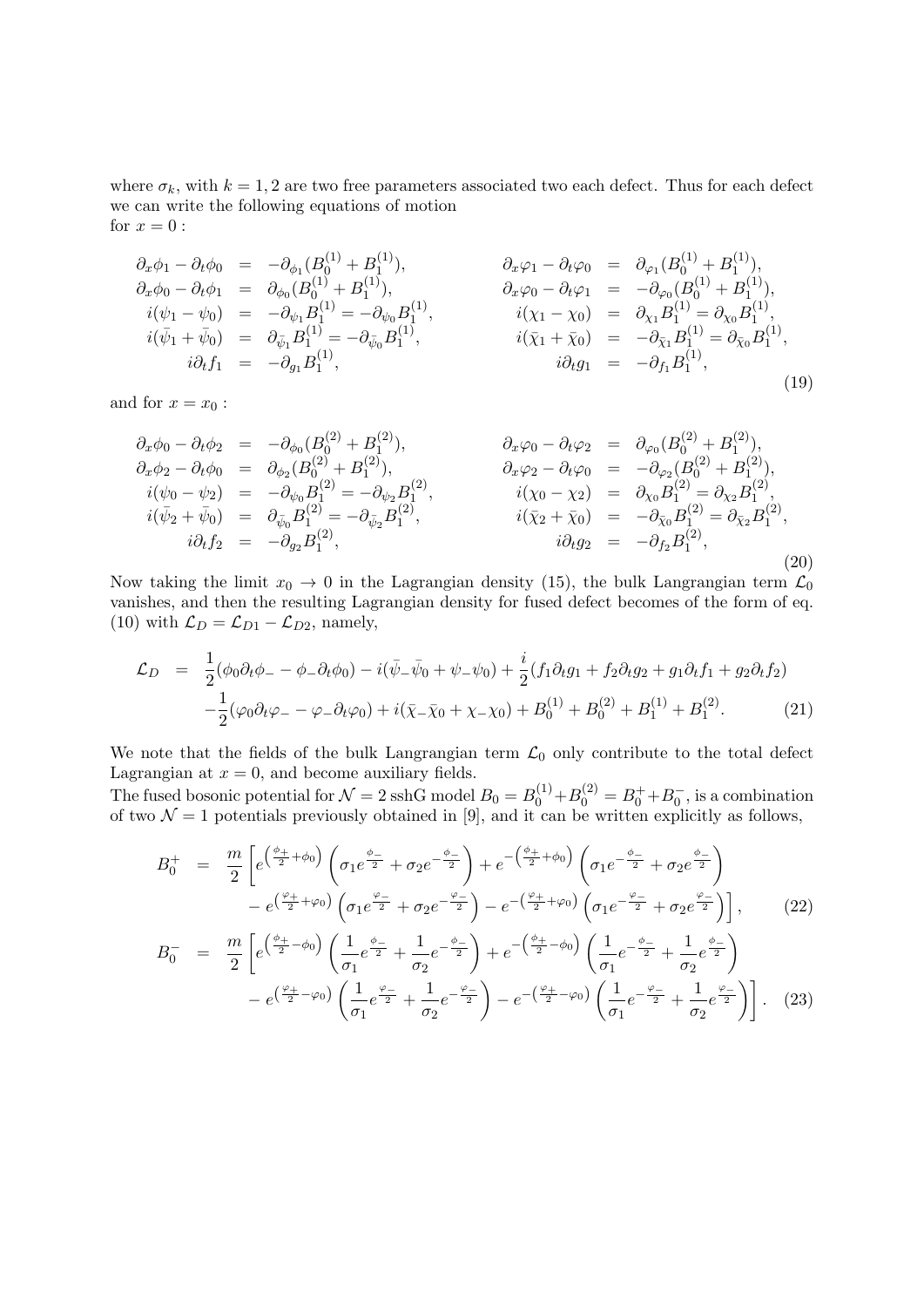For the fermionic part we need to use the equations of motion (12) for each region, in order to eliminate the auxiliary fields  $\bar{\psi}_0, \psi_0, \chi_0, \bar{\chi}_0$ , we get

$$
\psi_0 = \frac{\psi_+}{2} - \sqrt{\frac{m\sigma_1}{2}} \left[ \partial_{\phi_1} u_1^+ f_1 + \partial_{\phi_1} u_1^- g_1 \right] + \sqrt{\frac{m\sigma_2}{2}} \left[ \partial_{\phi_2} u_2^+ f_2 + \partial_{\phi_2} u_2^- g_2 \right] \tag{24}
$$

$$
\chi_0 = \frac{\chi_+}{2} - \sqrt{\frac{m\sigma_1}{2}} \left[ \partial_{\phi_1} u_1^+ f_1 - \partial_{\phi_1} u_1^- g_1 \right] + \sqrt{\frac{m\sigma_2}{2}} \left[ \partial_{\phi_2} u_2^+ f_2 - \partial_{\phi_2} u_2^- g_2 \right] \tag{25}
$$

$$
\bar{\psi}_0 = -\frac{\bar{\psi}_+}{2} + \sqrt{\frac{m}{2\sigma_1}} \left[ \partial_{\phi_1} v_1^- f_1 + \partial_{\phi_1} v_1^+ g_1 \right] + \sqrt{\frac{m}{2\sigma_2}} \left[ \partial_{\phi_2} v_2^- f_2 + \partial_{\phi_2} v_2^+ g_2 \right] \tag{26}
$$

$$
\bar{\chi}_0 = -\frac{\bar{\chi}_+}{2} - \sqrt{\frac{m}{2\sigma_1}} \left[ \partial_{\phi_1} v_1^- f_1 - \partial_{\phi_1} v_1^+ g_1 \right] - \sqrt{\frac{m}{2\sigma_2}} \left[ \partial_{\phi_2} v_2^- f_2 - \partial_{\phi_2} v_2^+ g_2 \right] \tag{27}
$$

where we define the functions

$$
u_k^{\pm} = \sinh\left(\frac{(\phi_k + \phi_0) \pm (\varphi_k + \varphi_0)}{2}\right), \quad v_k^{\pm} = \sinh\left(\frac{(\phi_k - \phi_0) \pm (\varphi_k - \varphi_0)}{2}\right) \tag{28}
$$

Then noting that

$$
i(\chi_{-}\chi_{0}-\psi_{-}\psi_{0}) = \frac{i}{2}(\chi_{-}\chi_{+}-\psi_{-}\psi_{+}) - im\sqrt{\sigma_{1}\sigma_{2}} \left[\partial_{\phi_{1}}u_{1}^{+}\partial_{\phi_{2}}u_{2}^{-}f_{1}g_{2} + \partial_{\phi_{1}}u_{1}^{-}\partial_{\phi_{2}}u_{2}^{+}g_{1}f_{2}\right],
$$
  
\n
$$
i(\bar{\chi}_{-}\bar{\chi}_{0}-\bar{\psi}_{-}\bar{\psi}_{0}) = -\frac{i}{2}(\bar{\chi}_{-}\bar{\chi}_{+}-\bar{\psi}_{-}\bar{\psi}_{+}) - \frac{im}{\sqrt{\sigma_{1}\sigma_{2}}} \left[\partial_{\phi_{1}}v_{1}^{-}\partial_{\phi_{2}}v_{2}^{+}f_{1}g_{2} + \partial_{\phi_{1}}v_{1}^{+}\partial_{\phi_{2}}v_{2}^{-}g_{1}f_{2}\right],
$$
\n(29)

we find that the fermionic part of the fused defect Lagrangian is given by,

$$
\mathcal{L}_D \Big|_{fermion} = i(\bar{\psi}_1 \bar{\psi}_2 - \psi_1 \psi_2) - i(\bar{\chi}_1 \bar{\chi}_2 - \chi_1 \chi_2) + \frac{i}{2} (f_1 \partial_t g_1 + f_2 \partial_t g_2 + g_1 \partial_t f_1 + g_2 \partial_t f_2) + B_1^+ + B_1^-, \tag{30}
$$

where

$$
B_{1}^{+} = \frac{i}{2} \sqrt{\frac{m}{2}} \left[ e^{-\left(\frac{\phi_{+} + \varphi_{+}}{4} + \frac{\phi_{0} + \varphi_{0}}{2}\right)} \left( \sqrt{\sigma_{2}} e^{-\frac{\phi_{-} + \varphi_{-}}{4}} f_{2} + \sqrt{\sigma_{1}} e^{-\left(\frac{\phi_{-} + \varphi_{-}}{4}\right)} f_{1} \right) \right. \\
\left. + e^{\left(\frac{\phi_{+} + \varphi_{+}}{4} + \frac{\phi_{0} + \varphi_{0}}{2}\right)} \left( \sqrt{\sigma_{2}} e^{-\left(\frac{\phi_{-} + \varphi_{-}}{4}\right)} f_{2} + \sqrt{\sigma_{1}} e^{-\frac{\phi_{-} + \varphi_{-}}{4}} f_{1} \right) \right] (\psi_{+} - \chi_{+}) \\
+ \frac{i}{2} \sqrt{\frac{m}{2}} \left[ e^{-\left(\frac{\phi_{+} - \varphi_{+}}{4} + \frac{\phi_{0} - \varphi_{0}}{2}\right)} \left( \sqrt{\sigma_{1}} e^{-\left(\frac{\phi_{-} - \varphi_{-}}{4}\right)} g_{1} + \sqrt{\sigma_{2}} e^{-\frac{\phi_{-} - \varphi_{-}}{4}} g_{2} \right) \right. \\
\left. + e^{\left(\frac{\phi_{+} - \varphi_{+}}{4} + \frac{\phi_{0} - \varphi_{0}}{2}\right)} \left( \sqrt{\sigma_{1}} e^{-\frac{\phi_{-} - \varphi_{-}}{4}} g_{1} + \sqrt{\sigma_{2}} e^{-\left(\frac{\phi_{-} - \varphi_{-}}{4}\right)} g_{2} \right) \right] (\psi_{+} + \chi_{+}) \\
+ \frac{i m}{2} \sqrt{\sigma_{1} \sigma_{2}} \left( \cosh \left( \phi_{0} + \frac{\phi_{+}}{2} + \frac{\varphi_{-}}{2} \right) + \cosh \left( \phi_{0} + \frac{\varphi_{+}}{2} + \frac{\phi_{-}}{2} \right) \right) f_{1} g_{2} \\
+ \frac{i m}{2} \sqrt{\sigma_{1} \sigma_{2}} \left( \cosh \left( \phi_{0} + \frac{\phi_{+}}{2} - \frac{\varphi_{-}}{2} \right) + \cosh \left( \phi_{0} + \frac{\varphi_{+}}{2} - \frac{\phi_{-}}{2} \right) \right) g_{1} f_{2}, \
$$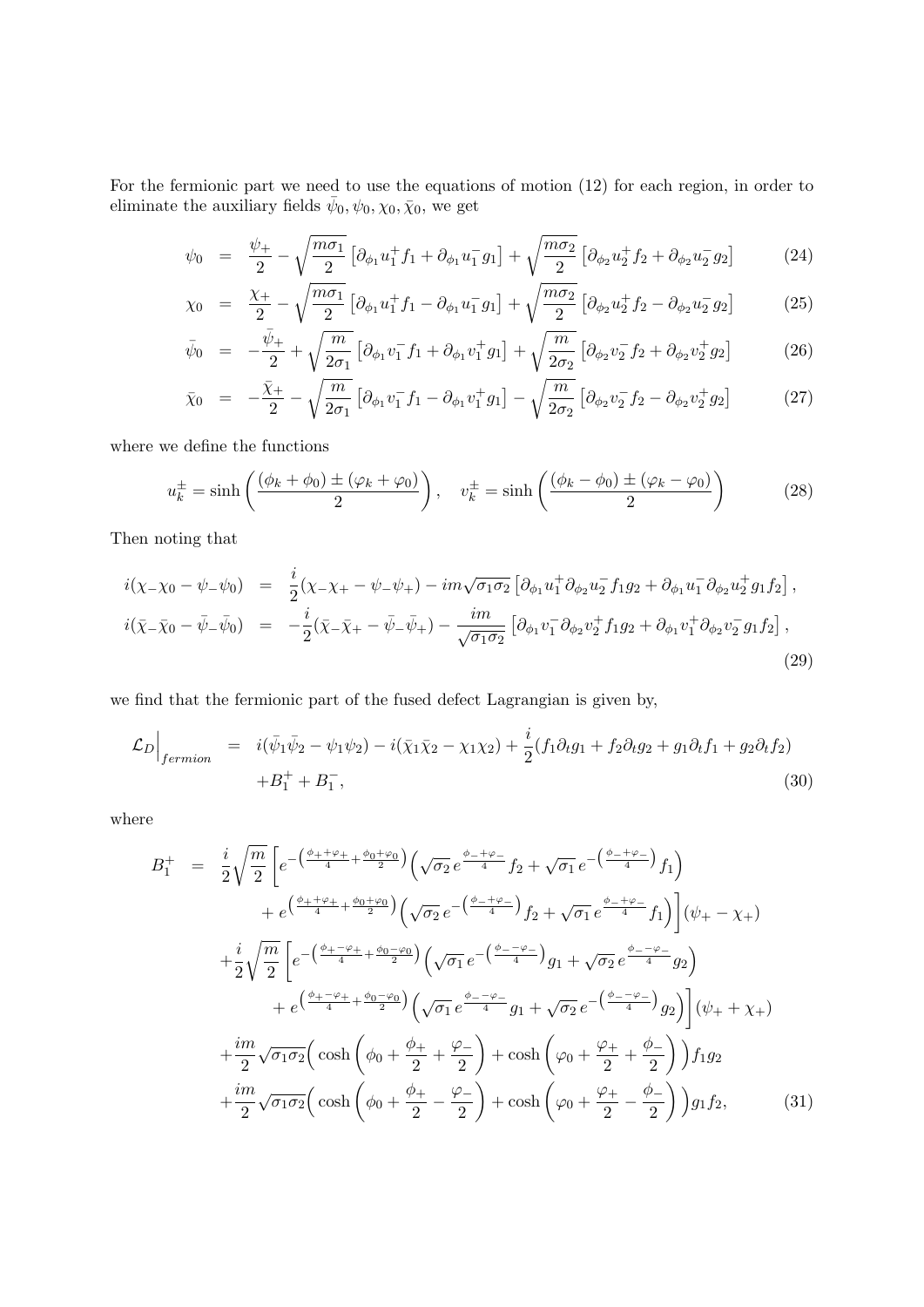and

$$
B_{1}^{-} = -\frac{i}{2}\sqrt{\frac{m}{2}}\left[e^{-\left(\frac{\phi_{+}+\varphi_{+}}{4}-\frac{\phi_{0}+\varphi_{0}}{2}\right)}\left(\frac{1}{\sqrt{\sigma_{1}}}e^{-\left(\frac{\phi_{-}+\varphi_{-}}{4}\right)}g_{1}-\frac{1}{\sqrt{\sigma_{2}}}e^{\frac{\phi_{-}+\varphi_{-}}{4}}g_{2}\right)\right] + e^{\left(\frac{\phi_{+}+\varphi_{+}}{4}-\frac{\phi_{0}+\varphi_{0}}{2}\right)}\left(\frac{1}{\sqrt{\sigma_{1}}}e^{\frac{\phi_{-}+\varphi_{-}}{4}}g_{1}-\frac{1}{\sqrt{\sigma_{2}}}e^{-\left(\frac{\phi_{-}+\varphi_{-}}{4}\right)}g_{2}\right)\left(\bar{\psi}_{+}-\bar{\chi}_{+}\right) - \frac{i}{2}\sqrt{\frac{m}{2}}\left[e^{-\left(\frac{\phi_{+}-\varphi_{+}}{4}-\frac{\phi_{0}-\varphi_{0}}{2}\right)}\left(\frac{1}{\sqrt{\sigma_{1}}}e^{-\left(\frac{\phi_{-}-\varphi_{-}}{4}\right)}f_{1}-\frac{1}{\sqrt{\sigma_{2}}}e^{\frac{\phi_{-}-\varphi_{-}}{4}}f_{2}\right)\right] + e^{\left(\frac{\phi_{+}-\varphi_{+}}{4}-\frac{\phi_{0}-\varphi_{0}}{2}\right)}\left(\frac{1}{\sqrt{\sigma_{1}}}e^{\frac{\phi_{-}-\varphi_{-}}{4}}f_{1}-\frac{1}{\sqrt{\sigma_{2}}}e^{-\left(\frac{\phi_{-}-\varphi_{-}}{4}\right)}f_{2}\right)\left(\bar{\psi}_{+}+\bar{\chi}_{+}\right) + \frac{im}{2\sqrt{\sigma_{1}\sigma_{2}}} \left(\cosh\left(\phi_{0}-\frac{\phi_{+}}{2}+\frac{\varphi_{-}}{2}\right)+\cosh\left(\phi_{0}-\frac{\varphi_{+}}{2}+\frac{\phi_{-}}{2}\right)\right)f_{1}g_{2} + \frac{im}{2\sqrt{\sigma_{1}\sigma_{2}}} \left(\cosh\left(\phi_{0}-\frac{\phi_{+}}{2}-\frac{\varphi_{-}}{2}\right)+\cosh\left(\phi_{0}-\frac{\varphi_{+}}{2}-\frac{\phi_{-}}{2}\right)\right)g_{1}f_{2}.
$$
 (32)

Finally the type-II defect Lagrangian density can be expressed as follows,

$$
\mathcal{L}_D = \frac{1}{2}(\phi_0 \partial_t \phi_- - \phi_- \partial_t \phi_0) - \frac{1}{2}(\varphi_0 \partial_t \varphi_- - \varphi_- \partial_t \varphi_0) + i(\bar{\psi}_1 \bar{\psi}_2 - \psi_1 \psi_2) - i(\bar{\chi}_1 \bar{\chi}_2 - \chi_1 \chi_2) \n+ \frac{i}{2}(f_1 \partial_t g_1 + f_2 \partial_t g_2 + g_1 \partial_t f_1 + g_2 \partial_t f_2) + B_0^+ + B_0^- + B_1^+ + B_1^-.
$$
\n(33)

Then, the corresponding type-II defects conditions for the  $\mathcal{N}=2$  sshG model at  $x=0$  are,

$$
\partial_x \phi_1 - \partial_t \phi_0 = -\partial_{\phi_1} (B_0 + B_1), \n\partial_x \phi_1 - \partial_t \phi_0 = \partial_{\phi_1} (B_0 + B_1), \n\partial_t (\phi_1 - \phi_2) = -\partial_{\phi_0} (B_0 + B_1), \n\dot{\theta}_t (\phi_1 - \phi_2) = -\partial_{\phi_0} (B_0 + B_1), \n\dot{\theta}_t (\phi_1 - \phi_2) = -\partial_{\phi_1} B_1 = -\partial_{\phi_2} B_1, \n\dot{\theta}_t (\phi_1 - \phi_2) = \partial_{\phi_1} B_1 = -\partial_{\phi_2} B_1, \n\dot{\theta}_t (\phi_1 - \phi_2) = \partial_{\phi_1} B_1 = \partial_{\phi_2} B_1, \n\dot{\theta}_t (\phi_1 - \phi_2) = \partial_{\phi_1} B_1 = \partial_{\phi_2} B_1, \n\dot{\theta}_t (\phi_1 - \phi_2) = \partial_{\phi_1} B_1 = \partial_{\phi_2} B_1, \n\dot{\theta}_t (\phi_1 - \phi_2) = \partial_{\phi_1} B_1 = \partial_{\phi_2} B_1, \n\dot{\theta}_t (\phi_1 - \phi_2) = -\partial_{\phi_1} B_1 = \partial_{\phi_2} B_1, \n\dot{\theta}_t f_1 = -\partial_{\phi_1} B_1, \n\dot{\theta}_t f_2 = -\partial_{\phi_2} B_1.
$$
\n(34)

The explicit form of the Bäcklund transformation for  $\mathcal{N} = 2$  sshG model is presented in appendix A.

## 5. Conservation of the momentum and energy

In this section, we will discuss the modified conserved momentum and energy. Let us consider first the total canonical momentum, which is given by the following contributions

$$
P = \int_{-\infty}^{0} dx \, \mathcal{P}_1 + \int_{0}^{+\infty} dx \, \mathcal{P}_2,\tag{35}
$$

with

$$
\mathcal{P}_p = \partial_t \phi_p \partial_x \phi_p - \partial_t \varphi_p \partial_x \varphi_p - i(\psi_p \partial_x \psi_p + \bar{\psi}_p \partial_x \bar{\psi}_p) + i(\chi_p \partial_x \chi_p + \bar{\chi}_p \partial_x \bar{\chi}_p), \quad p = 1, 2. \tag{36}
$$

Using the bulk equations (3), we can write the time derivative of momentum as

$$
\frac{dP}{dt} = \left[ \frac{1}{2} (\partial_x \phi_1)^2 + \frac{1}{2} (\partial_t \phi_1)^2 - \frac{1}{2} (\partial_x \varphi_1)^2 - \frac{1}{2} (\partial_t \varphi_1)^2 - i (\psi_1 \partial_t \psi_1 + \bar{\psi}_1 \partial_t \bar{\psi}_1) \right.\left. + i (\chi_1 \partial_t \chi_1 + \bar{\chi}_1 \partial_t \bar{\chi}_1) - \frac{1}{2} (\partial_x \phi_2)^2 - \frac{1}{2} (\partial_t \phi_2)^2 + \frac{1}{2} (\partial_x \varphi_2)^2 + \frac{1}{2} (\partial_t \varphi_2)^2 \right.\left. + i (\psi_2 \partial_t \psi_2 + \bar{\psi}_2 \partial_t \bar{\psi}_2) - i (\chi_2 \partial_t \chi_2 + \bar{\chi}_2 \partial_t \bar{\chi}_2) - V_1 + V_2 - W_1 + W_2 \right]_{x=0}.
$$
\n(37)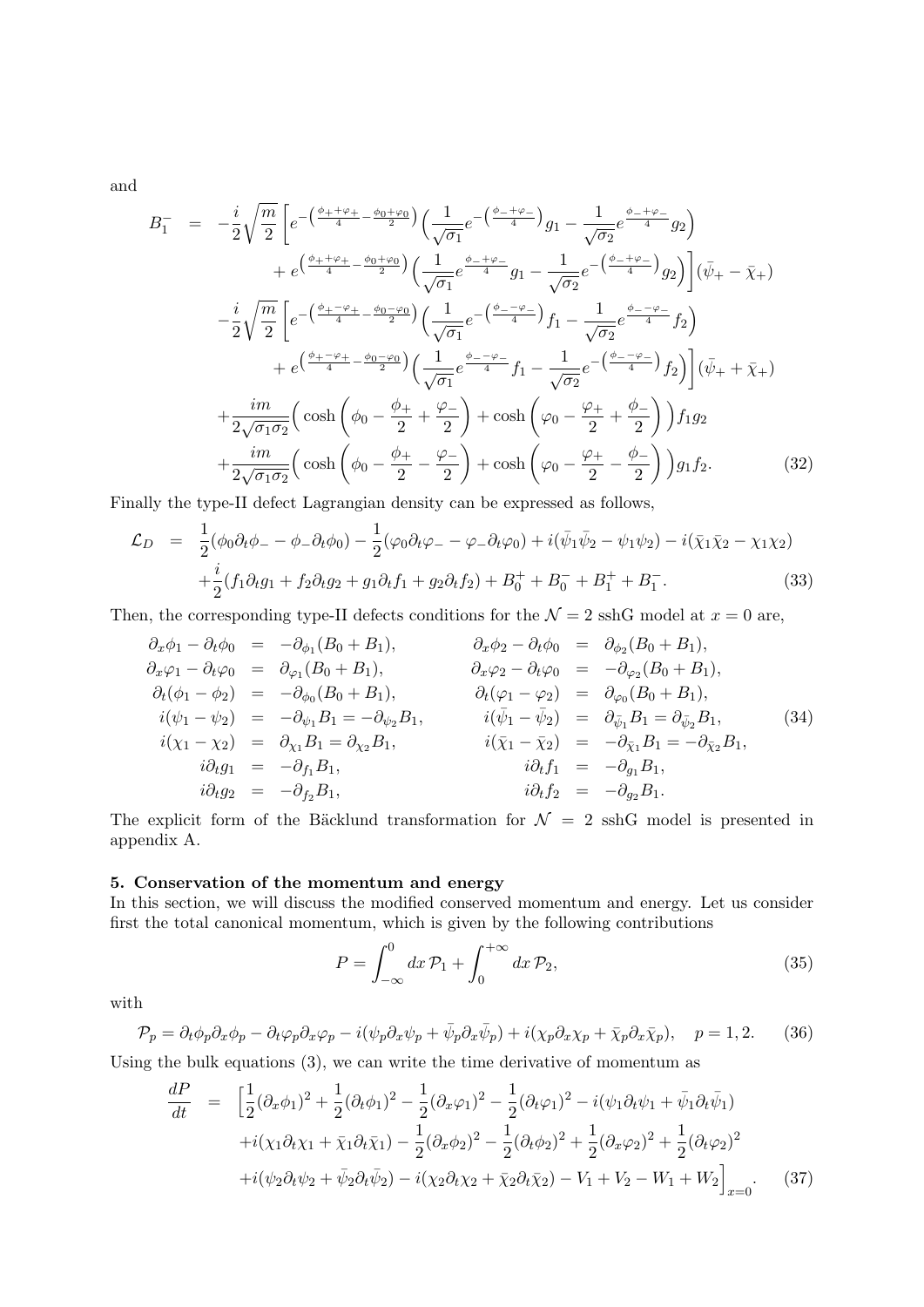Now, from the explicit form of the defect potentials  $B_0 = B_0^+ + B_0^-$ ,  $B_1 = B_1^+ + B_1^-$  given in eqs.  $(31)$ – $(23)$ , and the defect conditions  $(34)$ , we find the following set of relations,

$$
\partial_{\psi_{-}}B_{1} = \partial_{\bar{\psi}_{-}}B_{1} = \partial_{\chi_{-}}B_{1} = \partial_{\bar{\chi}_{-}}B_{1} = 0, \n\partial_{\psi_{+}}B_{1}^{-} = \partial_{\bar{\psi}_{+}}B_{1}^{+} = \partial_{\chi_{+}}B_{1}^{-} = \partial_{\bar{\chi}_{+}}B_{1}^{+} = 0,
$$
\n(38)

and

$$
\begin{array}{rcl}\n\partial_{\phi_0} B_0^+ & = & 2\partial_{\phi_+} B_0^+, & \partial_{\phi_0} B_1^+ & = & 2\partial_{\phi_+} B_1^+, \\
\partial_{\phi_0} B_0^- & = & -2\partial_{\phi_+} B_0^-, & \partial_{\phi_0} B_1^- & = & -2\partial_{\phi_+} B_1^-, \\
\partial_{\varphi_0} B_0^+ & = & 2\partial_{\varphi_+} B_0^+, & \partial_{\varphi_0} B_1^+ & = & 2\partial_{\varphi_+} B_1^+, \\
\partial_{\varphi_0} B_0^- & = & -2\partial_{\varphi_+} B_0^-, & \partial_{\varphi_0} B_1^- & = & -2\partial_{\varphi_+} B_1^-. \n\end{array} \tag{39}
$$

Then, by using the above relations and the defect conditions (34), the equation (37) takes the following form,

$$
\frac{dP}{dt} = \left[2\partial_{\phi_+}B_0\partial_{\phi_-}B_0 - 2\partial_{\varphi_+}B_0\partial_{\varphi_-}B_0 + 2\partial_{\phi_+}B_1\partial_{\phi_-}B_1 - 2\partial_{\varphi_+}B_1\partial_{\varphi_-}B_1 + 2\partial_{\phi_-}B_0\partial_{\phi_+}B_1 + 2\partial_{\phi_+}B_0\partial_{\phi_-}B_1 - 2\partial_{\varphi_+}B_0\partial_{\varphi_+}B_1 - 2\partial_{\varphi_+}B_0\partial_{\varphi_-}B_1 - 2\partial_t\phi_0\partial_{\phi_+}(B_0 + B_1) - 2\partial_t\varphi_0\partial_{\varphi_+}(B_0 + B_1) - \frac{1}{2}\partial_t\varphi_+\partial_{\phi_0}(B_0 + B_1) - \frac{1}{2}\partial_t\varphi_+\partial_{\varphi_0}(B_0 + B_1) - \partial_t\psi_+\partial_{\psi_+}B_1 + \partial_t\bar{\psi}_+\partial_{\bar{\psi}_+}B_1 - \partial_t\chi_+\partial_{\chi_+}B_1 + \partial_t\bar{\chi}_+\partial_{\bar{\chi}_+}B_1 - V_1 + V_2 - W_1 + W_2 + i\partial_t(\psi_1\psi_2 + \bar{\psi}_1\bar{\psi}_2 - \chi_1\chi_2 - \bar{\chi}_1\bar{\chi}_2)\right]_{x=0},
$$
\n(40)

where the right-hand-side of the above equation becomes a total time derivative since the defect potentials  $B_0^{\pm}$  and  $B_1^{\pm}$  satisfy the following Poisson-bracket-like relations,

$$
V_1 - V_2 = 2(\partial_{\phi_0} B_0^+ \partial_{\phi_-} B_0^- - \partial_{\phi_0} B_0^- \partial_{\phi_-} B_0^+ - \partial_{\varphi_0} B_0^+ \partial_{\varphi_-} B_0^- + \partial_{\varphi_0} B_0^- \partial_{\varphi_-} B_0^+),
$$
(41)  
\n
$$
W_1 - W_2 = 2(\partial_{\phi_0} B_1^+ \partial_{\phi_-} B_0^- - \partial_{\phi_0} B_1^- \partial_{\phi_-} B_0^+ + \partial_{\phi_0} B_0^+ \partial_{\phi_-} B_1^- - \partial_{\phi_0} B_0^- \partial_{\phi_-} B_1^+)
$$
\n
$$
-2(\partial_{\varphi_0} B_1^+ \partial_{\varphi_-} B_0^- - \partial_{\varphi_0} B_1^- \partial_{\varphi_-} B_0^+ + \partial_{\varphi_0} B_0^+ \partial_{\varphi_-} B_1^- - \partial_{\varphi_0} B_0^- \partial_{\varphi_-} B_1^+)
$$

$$
+2i(\partial_{f_1}B_1^{-}\partial_{g_1}B_1^{+}-\partial_{f_1}B_1^{+}\partial_{g_1}B_1^{-}+\partial_{f_2}B_1^{-}\partial_{g_2}B_1^{+}-\partial_{f_2}B_1^{+}\partial_{g_2}B_1^{-}),
$$
 (42)

together with the constraint,

$$
\partial_{\phi_0} B_1^+ \partial_{\phi_-} B_1^- - \partial_{\phi_0} B_1^- \partial_{\phi_-} B_1^+ - \partial_{\varphi_0} B_1^+ \partial_{\varphi_-} B_1^- + \partial_{\varphi_0} B_1^- \partial_{\varphi_-} B_1^+ = 0. \tag{43}
$$

Then, we get that the modified conserved momentum can be written in a simple form,

$$
\mathcal{P} = P + \left[ B_1^+ + B_0^+ - B_1^- - B_0^- + i(-\psi_1\psi_2 - \bar{\psi}_1\bar{\psi}_2 + \chi_1\chi_2 + \bar{\chi}_1\bar{\chi}_2) \right]_{x=0}.
$$
 (44)

Now, let us consider the total energy

$$
E = \int_{-\infty}^{0} dx \, \mathcal{E}_1 + \int_{0}^{+\infty} dx \, \mathcal{E}_2,
$$
\n(45)

where

$$
\mathcal{E}_p = \frac{1}{2} (\partial_x \phi_p)^2 + \frac{1}{2} (\partial_t \phi_p)^2 - \frac{1}{2} (\partial_x \varphi_p)^2 - \frac{1}{2} (\partial_t \varphi_p)^2 - i(\psi_p \partial_x \psi_p - \bar{\psi}_p \partial_x \bar{\psi}_p) \n+ i(\chi_p \partial_x \chi_p - \bar{\chi}_p \partial_x \bar{\chi}_p) + V_p + W_p.
$$
\n(46)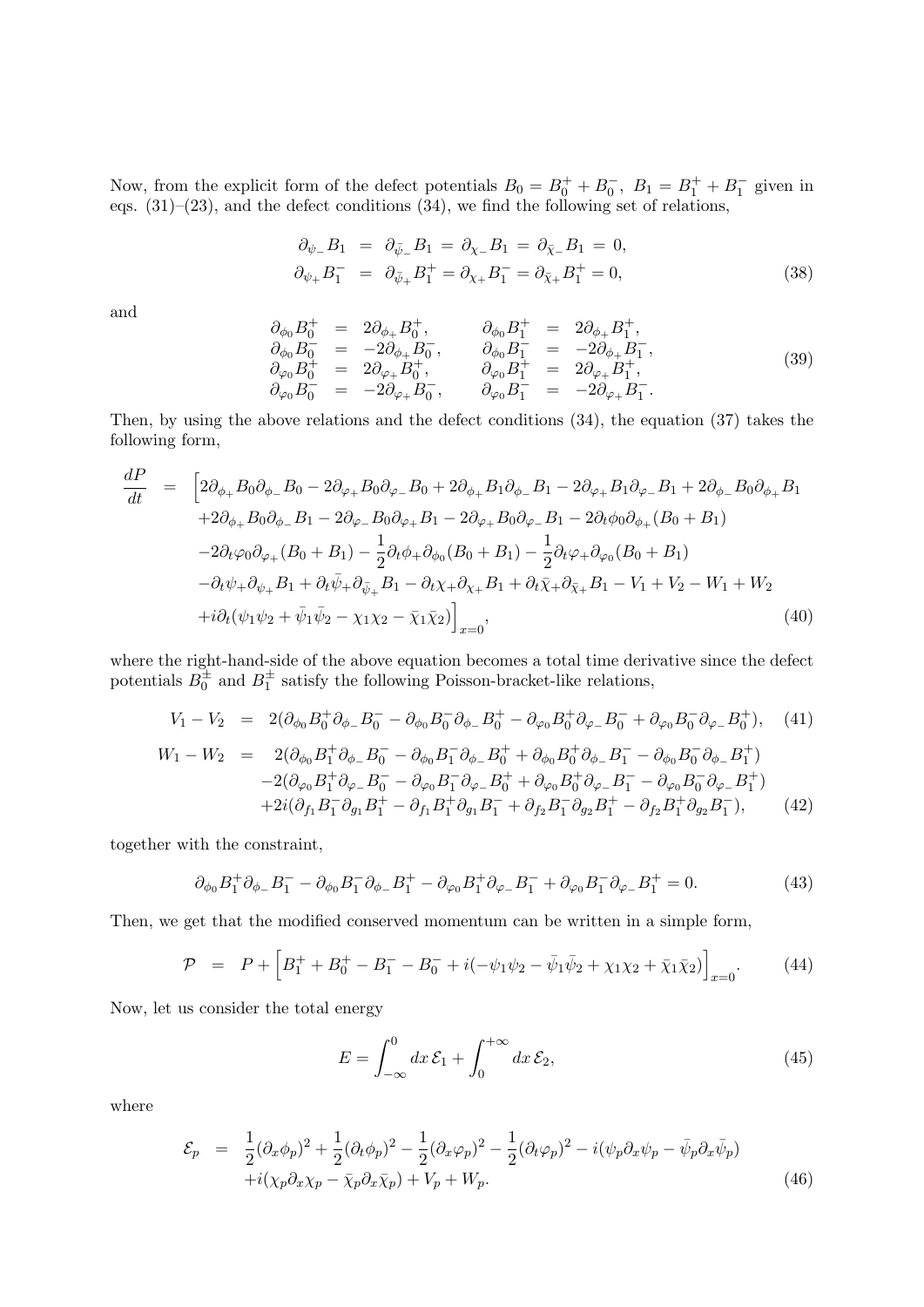We can find its time-derivative in the same way as before by using the bulk equations (3). The result reads

$$
\frac{dE}{dt} = \left[ \partial_t \phi_1 \partial_x \phi_1 - \partial_t \varphi_1 \partial_x \varphi_1 - i(\psi_1 \partial_t \psi_1 - \bar{\psi}_1 \partial_t \bar{\psi}_1) + i(\chi_1 \partial_t \chi_1 - \bar{\chi}_1 \partial_t \bar{\chi}_1) - \partial_t \phi_2 \partial_x \phi_2 + \partial_t \varphi_2 \partial_x \varphi_2 + i(\psi_2 \partial_t \psi_2 - \bar{\psi}_2 \partial_t \bar{\psi}_2) - i(\chi_2 \partial_t \chi_2 - \bar{\chi}_2 \partial_t \bar{\chi}_2) \right]_{x=0}.
$$
\n(47)

Then using the defect conditions (34) and the defect potentials  $(31)$ – $(23)$ , we find that the modified conserved energy is given by

$$
\mathcal{E} = E + \left[ B_0 + B_1 + i(\bar{\psi}_1 \bar{\psi}_2 - \psi_1 \psi_2 + \chi_1 \chi_2 - \bar{\chi}_1 \bar{\chi}_2) \right]_{x=0}.
$$
\n(48)

#### 6. Modified conserved supercharges

We have seen that the bulk theory action is invariant under susy transformation (4), and it was explicitly shown for  $\delta_1$  projection. However, this is not necessarily true for the defect theory, and therefore we should show that the presence of the defect will not destroy the supersymmetry of the bulk theory. Let us compute the defect contribution for  $Q_1$ . By introducing the defect at  $x = 0$ , we have

$$
Q_1 = \int_{-\infty}^{0} dx \Big[ 2i\psi_1 \partial_+ \phi_1 + 2i\chi_1 \partial_+ \varphi_1 - 2im\bar{\psi}_1 \sinh \phi_1 \cosh \varphi_1 + 2im\bar{\chi}_1 \sinh \varphi_1 \cosh \phi_1 \Big] + \int_{0}^{\infty} dx \Big[ 2i\psi_2 \partial_+ \phi_2 + i\chi_2 \partial_+ \varphi_2 - 2im\bar{\psi}_2 \sinh \phi_2 \cosh \varphi_2 + 2im\bar{\chi}_2 \sinh \varphi_2 \cosh \phi_2 \Big] (49)
$$

Now, by taking the time-derivative respectively, we get

$$
\frac{dQ_1}{dt} = \left[2i\psi_1\partial_+\phi_1 + 2i\chi_1\partial_+\varphi_1 + 2im\bar{\psi}_1\sinh\phi_1\cosh\varphi_1 - 2im\bar{\chi}_1\sinh\varphi_1\cosh\phi_1\right]_{x=0}
$$

$$
-\left[2i\psi_2\partial_+\phi_2 + 2i\chi_2\partial_+\varphi_2 + 2im\bar{\psi}_2\sinh\phi_2\cosh\varphi_2 - 2im\bar{\chi}_2\sinh\varphi_2\cosh\phi_2\right]_{x=0}.\tag{50}
$$

Using the defect conditions (34), we get

$$
\frac{dQ_1}{dt} = \left[ i\psi_- \partial_t \left( \frac{\phi_+}{2} + \phi_0 \right) - i\psi_- \partial_{\phi_-} (B_0 + B_1) - i\psi_+ \partial_{\phi_0} (B_0^+ + B_1^+) \right.
$$
  
\n
$$
+ i\chi_- \partial_t \left( \frac{\varphi_+}{2} + \varphi_0 \right) + i\chi_- \partial_{\varphi_-} (B_0 + B_1) + i\chi_+ \partial_{\varphi_0} (B_0^+ + B_1^+) \right.
$$
  
\n
$$
-im(\bar{\psi}_+ + \bar{\psi}_-) \sinh \left( \frac{\phi_+ + \phi_-}{2} \right) \cosh \left( \frac{\varphi_+ + \varphi_-}{2} \right)
$$
  
\n
$$
+ im(\bar{\psi}_+ - \bar{\psi}_-) \sinh \left( \frac{\phi_+ - \phi_-}{2} \right) \cosh \left( \frac{\varphi_+ - \varphi_-}{2} \right)
$$
  
\n
$$
+ im(\bar{\chi}_+ + \bar{\chi}_-) \sinh \left( \frac{\varphi_+ + \varphi_-}{2} \right) \cosh \left( \frac{\phi_+ + \phi_-}{2} \right)
$$
  
\n
$$
-im(\bar{\chi}_+ - \bar{\chi}_-) \sinh \left( \frac{\varphi_+ - \varphi_-}{2} \right) \cosh \left( \frac{\phi_+ - \phi_-}{2} \right)
$$
  
\n(51)

Now, by making use of the defect conditions intensively, we find after some algebra that the right-hand-side of the equation becomes a total time-derivative, and then the modified conserved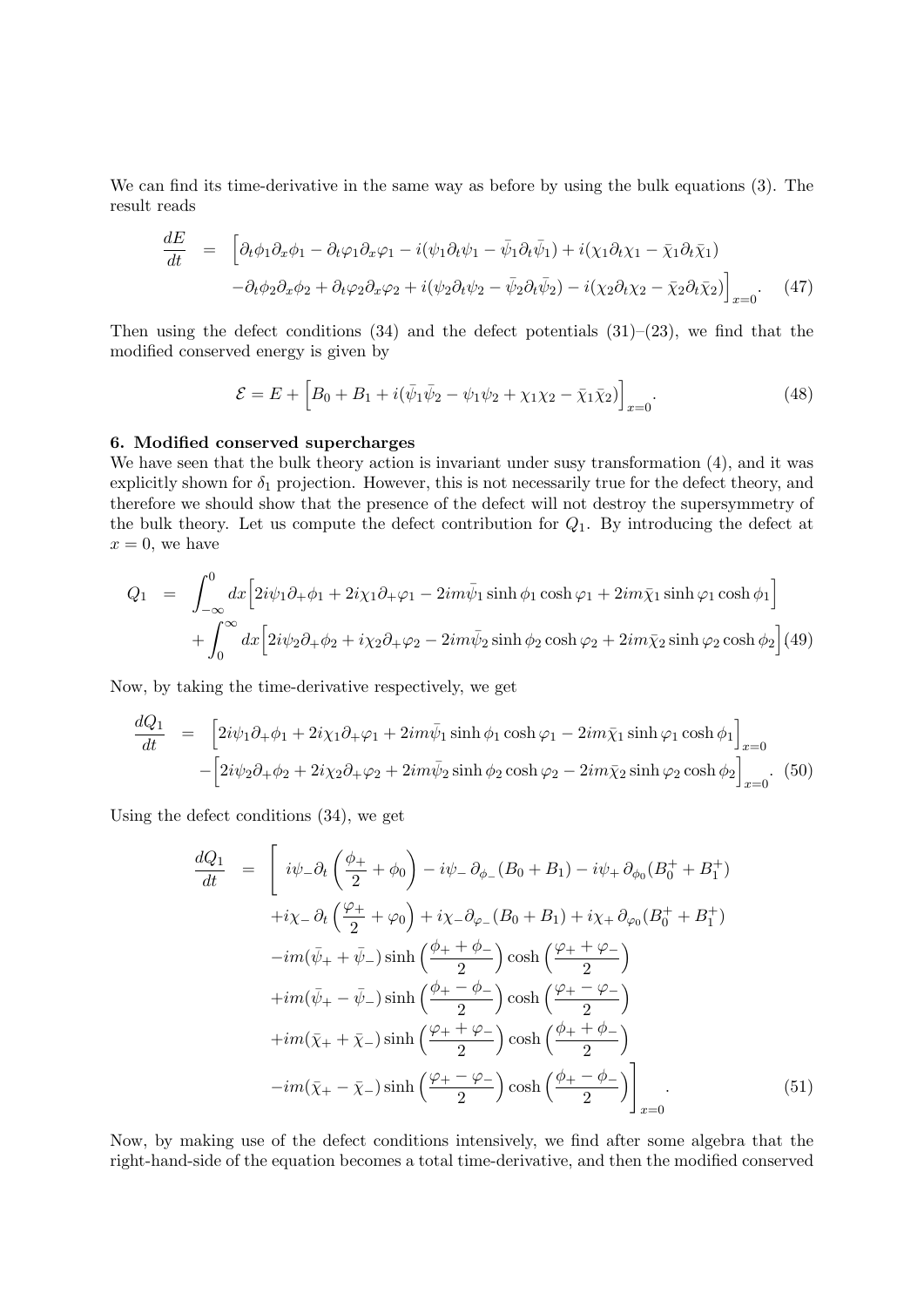supercharge can be written in  $\mathcal{Q}_1 = Q_1 + Q_{D_1}$ , with the defect contribution given by the following expression,

$$
Q_{D_1} = \sum_{k=1}^{2} -i\sqrt{2m\sigma_k} \left( u_k^+ f_k + u_k^- g_k \right)_{x=0}.
$$
 (52)

where we have introduced the function,

$$
u_k^{\pm} = \sinh\left(\frac{(\phi_k + \phi_0) \pm (\varphi_k + \varphi_0)}{2}\right). \tag{53}
$$

Analogously, we can find the remaining modified conserved supercharges,

$$
Q_2 = Q_2 + Q_{D_2}, \qquad \overline{Q}_1 = \overline{Q}_1 + \overline{Q}_{D_1}, \qquad \overline{Q}_2 = \overline{Q}_2 + \overline{Q}_{D_2}, \tag{54}
$$

with the corresponding defect contributions given by,

$$
Q_{D_2} = \sum_{k=1}^2 -i\sqrt{2m\sigma_k} \left( u_k^+ f_k - u_k^- g_k \right)_{x=0}, \tag{55}
$$

$$
\overline{Q}_{D_1} = \sum_{k=1}^{2} \frac{i\sqrt{2m}(-1)^k}{\sqrt{\sigma_k}} \left( v_k^- f_k + v_k^+ g_k \right)_{x=0}, \tag{56}
$$

$$
\overline{Q}_{D_2} = \sum_{k=1}^2 \frac{i\sqrt{2m}(-1)^{k-1}}{\sqrt{\sigma_k}} \left( v_k^- f_k - v_k^+ g_k \right)_{x=0},\tag{57}
$$

where the functions  $v_k^{\pm}$  $\frac{1}{k}$  are defined to be,

$$
v_k^{\pm} = \sinh\left(\frac{(\phi_k - \phi_0) \pm (\varphi_k - \varphi_0)}{2}\right). \tag{58}
$$

The derivation of the exact form of the all modified conserved, together with the modified conserved energy and momentum, provides a strong evidence indicating the classical integrability of the fused defect for the  $\mathcal{N} = 2$  sshG model. A more rigorous analysis should require the derivation of the generating function of an infinite set of modified conserved quantities. That can be done following the on-shell Lax approach to derive the corresponding type-II defect  $K$ matrix for the model. From its explicit form is possible to derive an infinite set of modified conserved quantities. Alternative approaches can also be used in order to prove the involutivity of the charges, for instance the off-shell r-matrix and the multisymplectic approach as well. Some of these issues will be considered in future investigations.

## 7. PT symmetry

First of all, it can be shown that the bulk Lagrangian density and fields equations are invariant under the simultaneous transformations of parity transformation  $(P)$ , and time reversal  $(T)$ , namely  $(x, t) \rightarrow (-x, -t)$ , if the fields transform as follows,

$$
\begin{array}{rcl}\n\phi(x,t) & \longrightarrow & \phi(-x,-t), \\
\psi(x,t) & \longleftrightarrow & -\chi(-x,-t), \\
\end{array}\n\qquad \qquad \begin{array}{rcl}\n\varphi(x,t) & \longrightarrow \varphi(-x,-t), \\
\bar{\psi}(x,t) & \longleftrightarrow & -\bar{\chi}(-x,-t),\n\end{array}
$$

In addition, we notice that applying this **PT** transformation, the  $\epsilon_1$ -projection of the susy transformation maps to the  $\epsilon_2$ -projection. Then, as it can be verified, by applying the **PT**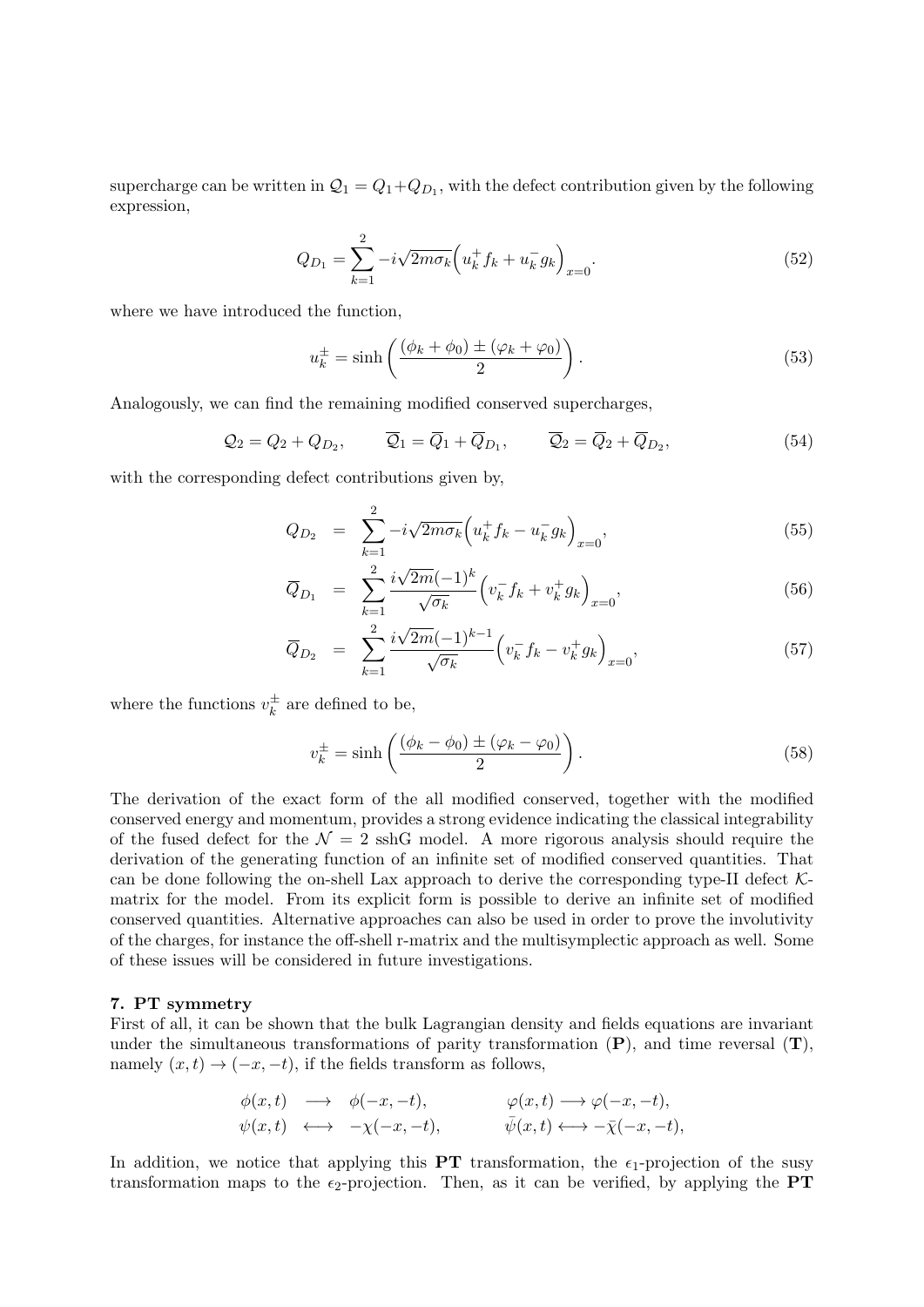transformation over  $Q_1$  we get the second supercharge, namely  $Q_2 = PTQ_1$ . Analogously, it happens with  $\overline{Q}_2 = \mathbf{PT}\overline{Q}_1$ .

Now, in the presence of a type-I defect the PT transformation relates the fields on the lefthand side to the ones on the right-hand side, and conversely. Then, to preserve the invariance under PT symmetry the fields in the respective bulk Lagrangian densities  $\mathcal{L}_p$  should transform in the following way,

$$
\begin{array}{rcl}\n\phi_1(x,t) & \longleftrightarrow & \phi_2(-x,-t), \\
\psi_1(x,t) & \longleftrightarrow & -\chi_2(-x,-t), \\
\psi_2(x,t) & \longleftrightarrow & \psi_1(x,t) \longleftrightarrow & -\bar{\chi}_2(-x,-t).\n\end{array}
$$

Consequently, the auxiliary fermionic fields  $f, g$  in the defect Lagrangian should transform as,

$$
f(t) \longrightarrow f(-t), \qquad g(t) \longrightarrow -g(-t).
$$

Under these field transformations it can be shown that the type-I defect equations are invariant. On the other hand, the type-II defect Lagrangian density for the  $\mathcal{N}=2$  sshG model is invariant under **PT** transformation, if the corresponding auxiliary fields transform in the following way,

$$
\begin{array}{rcl}\n\phi_0(t) & \longleftrightarrow & \phi_0(-t), \\
f_1(t) & \longleftrightarrow & f_2(-t), \\
\end{array}\n\qquad\n\begin{array}{rcl}\n\varphi_0(t) & \longleftrightarrow & \varphi_0(-t), \\
g_1(t) & \longleftrightarrow & -g_2(-t).\n\end{array}\n\tag{59}
$$

In this case, we can verified that if this **PT** transformation is applied over  $Q_{D_1}$  we obtain the defect contribution to the second supercharge, namely  $Q_{D_2} = PTQ_{D_1}$ . The same is valid for  $Q_{D_2} = \mathbf{PT} Q_{D_1}.$ 

The invariance of the  $\mathcal{N}=2$  sshG model under PT symmetry is strongly related with the description of the equation of motion in the superspace formalism. In such language, the fields appear as components of two  $\mathcal{N} = 2$  superfields, one of them being a chiral superfield, while the other one is anti-chiral (For more details see  $[12]$ ). The fact that the **PT** symmetry is preserved in the presence of the type-II defect, somehow suggests the possibility of describing the defect conditions in terms of superfields. In other words, there should exists a type-II Bäcklund transformation for the  $\mathcal{N} = 2$  sshG equation consistent with the defect conditions of the fused defect. As it was shown for the  $\mathcal{N}=1$  sshG equations, the type-II defect conditions are equivalent to "frozen" type-II Bäcklund transformation of the model (see appendix  $A$ ).

#### 8. Final Remarks

In this paper, we have derived a type-II integrable defect for the  $\mathcal{N}=2$  sshG model by using the fusing procedure. At the Lagrangian level, we have shown that the type-II defect for this supersymmetric model can be also obtained by fusing two type-I defects located initially at different points in the x-axis. We have shown the conservation of the modified quantities of the energy, momentum and supercharges. Moreover, the invariance under PT symmetry was verified.

From the results obtained in this paper and those previously found in [9], it would be interesting to explore the possibility of finding new integrable boundary conditions for the  $\mathcal{N} = 1$  and  $\mathcal{N} = 2$  sshG models, by performing a consistent half-line limit, specially following the reasoning of [13]–[15].

There are many others algebraic aspects related to type-II defects that have not been addressed in this work, like the Lax representation, the involutivity of the charges via the r-matrix approach, and the construction of the soliton solutions. These issues are expected to be addressed in future investigations.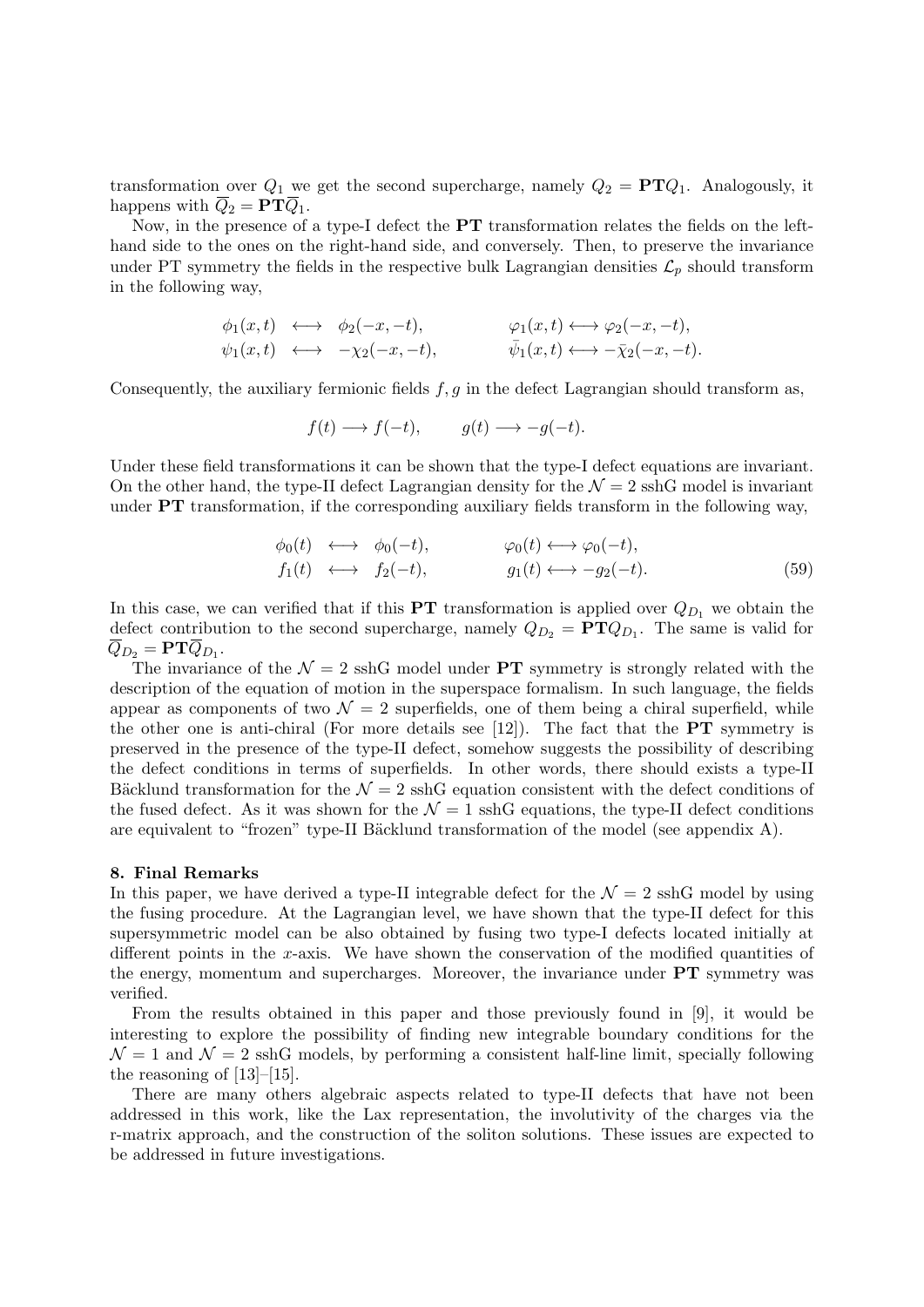## Acknowledgments

The authors are very grateful to the organisers of the XXIIIth International Conference on Integrable Systems and Quantum Symmetries (ISQS-23) for the opportunity to present this work. NIS, JFG and AHZ would like to thank CNPq-Brasil for financial support. ARA is supported by FAPESP grant 2012/13866-3.

## Appendix A. Type-II Bäcklund transformations for  $\mathcal{N}=2$  sshG model

$$
\psi_{-} = \sqrt{2m} \left[ \sqrt{\sigma_1} (\partial_{\phi_0} u_1^{\dagger} f_1 + \partial_{\phi_0} u_1^{-} g_1) + \sqrt{\sigma_2} (\partial_{\phi_0} u_2^{\dagger} f_2 + \partial_{\phi_0} u_2^{-} g_2) \right]
$$
(A.1)

$$
\bar{\psi}_{-} = -\sqrt{2m} \left[ \frac{1}{\sqrt{\sigma_1}} (\partial_{\phi_0} v_1^{\dagger} g_1 + \partial_{\phi_0} v_1^{\dagger} f_1) - \frac{1}{\sqrt{\sigma_2}} (\partial_{\phi_0} v_2^{\dagger} g_2 + \partial_{\phi_0} v_2^{\dagger} f_2) \right]
$$
(A.2)

$$
\chi_{-} = \sqrt{2m} \left[ \sqrt{\sigma_{1}} (\partial_{\phi_{0}} u_{1}^{+} f_{1} - \partial_{\phi_{0}} u_{1}^{-} g_{1}) + \sqrt{\sigma_{2}} (\partial_{\phi_{0}} u_{2}^{+} f_{2} - \partial_{\phi_{0}} u_{2}^{-} g_{2}) \right]
$$
(A.3)

$$
\bar{\chi}_{-} = -\sqrt{2m} \left[ \frac{1}{\sqrt{\sigma_{1}}} (\partial_{\phi_{0}} v_{1}^{+} g_{1} - \partial_{\phi_{0}} v_{1}^{-} f_{1}) - \frac{1}{\sqrt{\sigma_{2}}} (\partial_{\phi_{0}} v_{2}^{+} g_{2} - \partial_{\phi_{0}} v_{2}^{-} f_{2}) \right]
$$
(A.4)

$$
\partial_{-}g_{1} = \frac{m}{2\sqrt{\sigma_{1}\sigma_{2}}} \left( \cosh\left(\phi_{0} - \frac{\phi_{+}}{2} + \frac{\varphi_{-}}{2}\right) + \cosh\left(\varphi_{0} - \frac{\varphi_{+}}{2} + \frac{\phi_{-}}{2}\right) \right) g_{2} + \sqrt{\frac{2m}{\sigma_{1}}}\partial_{\phi_{0}}v_{1}^{-}(\bar{\psi}_{+} + \bar{\chi}_{+})
$$
\n(A.5)

$$
\partial_{+}g_{1} = -\frac{m}{2}\sqrt{\sigma_{1}\sigma_{2}}\left(\cosh\left(\phi_{0} + \frac{\phi_{+}}{2} + \frac{\varphi_{-}}{2}\right) + \cosh\left(\varphi_{0} + \frac{\varphi_{+}}{2} + \frac{\phi_{-}}{2}\right)\right)g_{2}
$$

$$
-\sqrt{2m\sigma_{1}}\partial_{\phi_{0}}u_{1}^{+}(\psi_{+} - \chi_{+})
$$
(A.6)

$$
\partial_{-} f_{1} = \frac{m}{2\sqrt{\sigma_{1}\sigma_{2}}} \left( \cosh\left(\phi_{0} - \frac{\phi_{+}}{2} - \frac{\varphi_{-}}{2}\right) + \cosh\left(\varphi_{0} - \frac{\varphi_{+}}{2} - \frac{\phi_{-}}{2}\right) \right) f_{2} \n+ \sqrt{\frac{2m}{\sigma_{1}}} \partial_{\phi_{0}} v_{1}^{+} (\bar{\psi}_{+} - \bar{\chi}_{+})
$$
\n(A.7)

$$
\partial_{+} f_{1} = -\frac{m}{2} \sqrt{\sigma_{1} \sigma_{2}} \left( \cosh \left( \phi_{0} + \frac{\phi_{+}}{2} - \frac{\varphi_{-}}{2} \right) + \cosh \left( \varphi_{0} + \frac{\varphi_{+}}{2} - \frac{\phi_{-}}{2} \right) \right) f_{2}
$$

$$
- \sqrt{2m \sigma_{1}} \partial_{\phi_{0}} u_{1}^{-} (\psi_{+} + \chi_{+}) \tag{A.8}
$$

$$
\partial_{-}g_{2} = -\frac{m}{2\sqrt{\sigma_{1}\sigma_{2}}} \left( \cosh\left(\phi_{0} - \frac{\phi_{+}}{2} - \frac{\varphi_{-}}{2}\right) + \cosh\left(\varphi_{0} - \frac{\varphi_{+}}{2} - \frac{\phi_{-}}{2}\right) \right) g_{1}
$$

$$
- \sqrt{\frac{2m}{\sigma_{2}}} \partial_{\phi_{0}} v_{2}^{-} (\bar{\psi}_{+} + \bar{\chi}_{+}) \tag{A.9}
$$

$$
\partial_{+}g_{2} = \frac{m}{2}\sqrt{\sigma_{1}\sigma_{2}}\left(\cosh\left(\phi_{0} + \frac{\phi_{+}}{2} - \frac{\varphi_{-}}{2}\right) + \cosh\left(\varphi_{0} + \frac{\varphi_{+}}{2} - \frac{\phi_{-}}{2}\right)\right)g_{1}
$$
  
-  $\sqrt{2m\sigma_{2}}\partial_{\phi_{0}}u_{2}^{+}(\psi_{+} - \chi_{+})$  (A.10)

$$
\partial_{-} f_{2} = -\frac{m}{2\sqrt{\sigma_{1}\sigma_{2}}} \left( \cosh\left(\phi_{0} - \frac{\phi_{+}}{2} + \frac{\varphi_{-}}{2}\right) + \cosh\left(\varphi_{0} - \frac{\varphi_{+}}{2} + \frac{\phi_{-}}{2}\right) \right) f_{1}
$$

$$
- \sqrt{\frac{2m}{\sigma_{2}}} \partial_{\phi_{0}} v_{2}^{+} (\bar{\psi}_{+} - \bar{\chi}_{+}) \tag{A.11}
$$

$$
\partial_{+} f_{2} = \frac{m}{2} \sqrt{\sigma_{1} \sigma_{2}} \left( \cosh \left( \phi_{0} + \frac{\phi_{+}}{2} + \frac{\varphi_{-}}{2} \right) + \cosh \left( \varphi_{0} + \frac{\varphi_{+}}{2} + \frac{\phi_{-}}{2} \right) \right) f_{1}
$$

$$
- \sqrt{2m \sigma_{2}} \partial_{\phi_{0}} u_{2}^{-} (\psi_{+} + \chi_{+}) \tag{A.12}
$$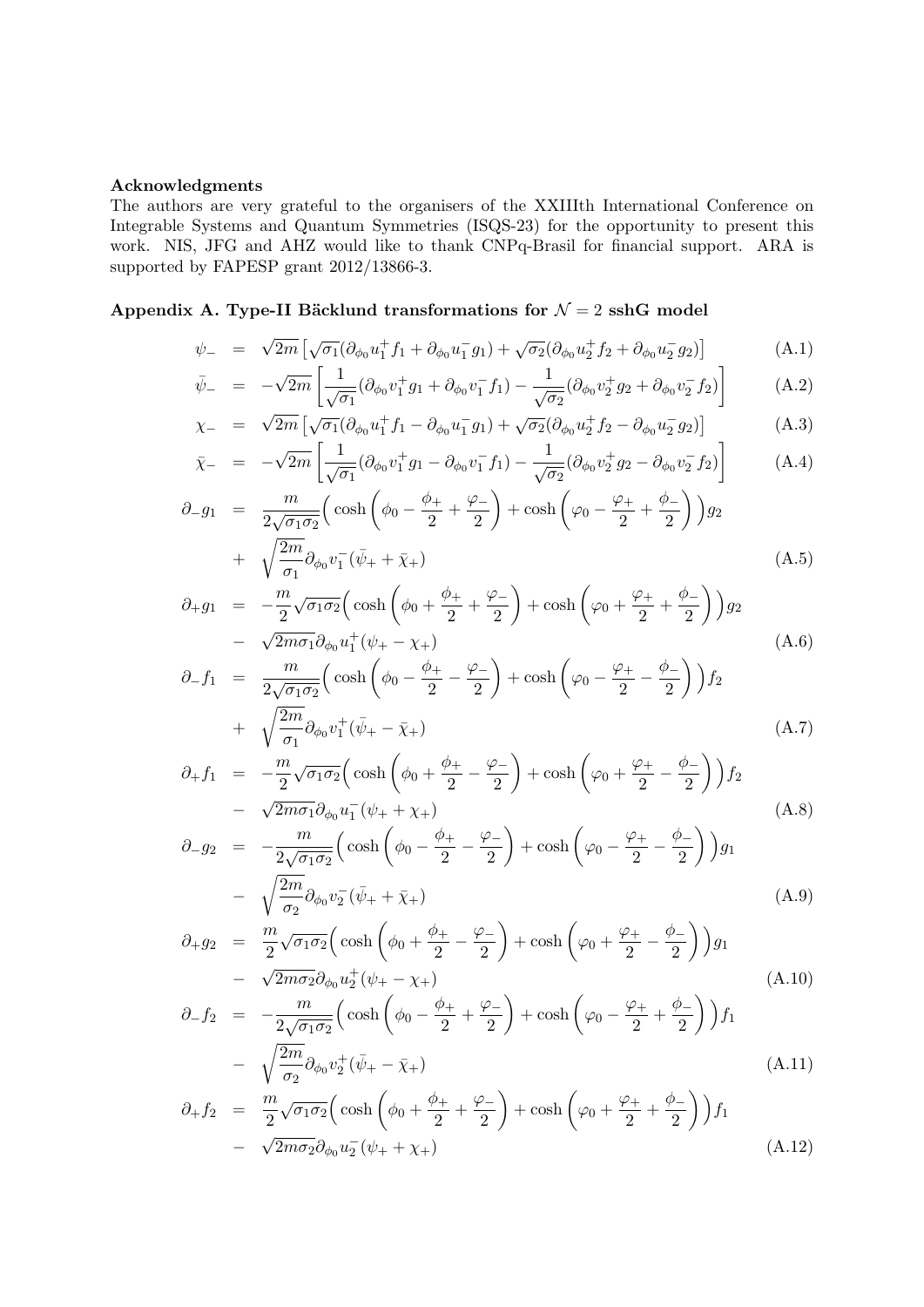$$
\partial_{+}\phi_{-} = -\frac{m}{2}\left[e^{\left(\frac{a_{+}}{2}+\phi_{0}\right)}\left(\sigma_{1}e^{\frac{\phi_{-}}{2}} + \sigma_{2}e^{-\frac{\phi_{-}}{2}}\right) - e^{-\left(\frac{a_{+}}{2}+\phi_{0}\right)}\left(\sigma_{1}e^{-\frac{\phi_{-}}{2}} + \sigma_{2}e^{\frac{\phi_{-}}{2}}\right)\right]
$$
\n
$$
-\frac{i}{2}\sqrt{\frac{m}{2}}\left[\left(\sqrt{\sigma_{1}}u_{1}^{+}f_{1} + \sqrt{\sigma_{2}}u_{2}^{+}f_{2}\right)\left(\psi_{+} - \chi_{+}\right) + \left(\sqrt{\sigma_{1}}u_{1}^{-}g_{1} + \sqrt{\sigma_{2}}u_{2}^{-}g_{2}\right)\left(\psi_{+} + \chi_{+}\right)\right]
$$
\n
$$
-\frac{im}{2}\sqrt{\sigma_{1}}\sigma_{2}\left[\sinh\left(\phi_{0} + \frac{\phi_{+}}{2} + \frac{\phi_{-}}{2}\right)f_{1}g_{2} + \sinh\left(\phi_{0} + \frac{\phi_{+}}{2} - \frac{\phi_{-}}{2}\right)g_{1}f_{2}\right] \qquad (A.13)
$$
\n
$$
\partial_{-}\phi_{-} = -\frac{m}{2}\left[e^{\left(\frac{\phi_{+}}{2}+\phi_{0}\right)}\left(\frac{1}{\sigma_{1}}e^{\frac{\phi_{-}}{2}} + \frac{1}{\sigma_{2}}e^{-\frac{\phi_{-}}{2}}\right) - e^{-\left(\frac{\phi_{+}}{2}+\phi_{0}\right)}\left(\frac{1}{\sigma_{1}}e^{-\frac{\phi_{-}}{2}} + \frac{1}{\sigma_{2}}e^{\frac{\phi_{-}}{2}}\right)\right]\right]
$$
\n
$$
+\frac{i}{2}\sqrt{\frac{m}{2}}\left[\left(\frac{1}{\sqrt{m}}v_{1}^{+}g_{1} - \frac{1}{\sqrt{\sigma_{2}}}v_{2}^{+}g_{2}\right)(\bar{\psi}_{+} - \bar{\chi}_{+}) + \left(\frac{1}{\sqrt{\sigma_{1}}}v_{1}^{-}f_{1} - \frac{1}{\sqrt{\sigma_{2}}}v_{2}^{-}f_{2}\right)(\bar{\psi}_{+} + \bar{\chi}_{+})\right]
$$
\n
$$
\partial_{-}(\phi_{+} + 2\phi_{0})
$$